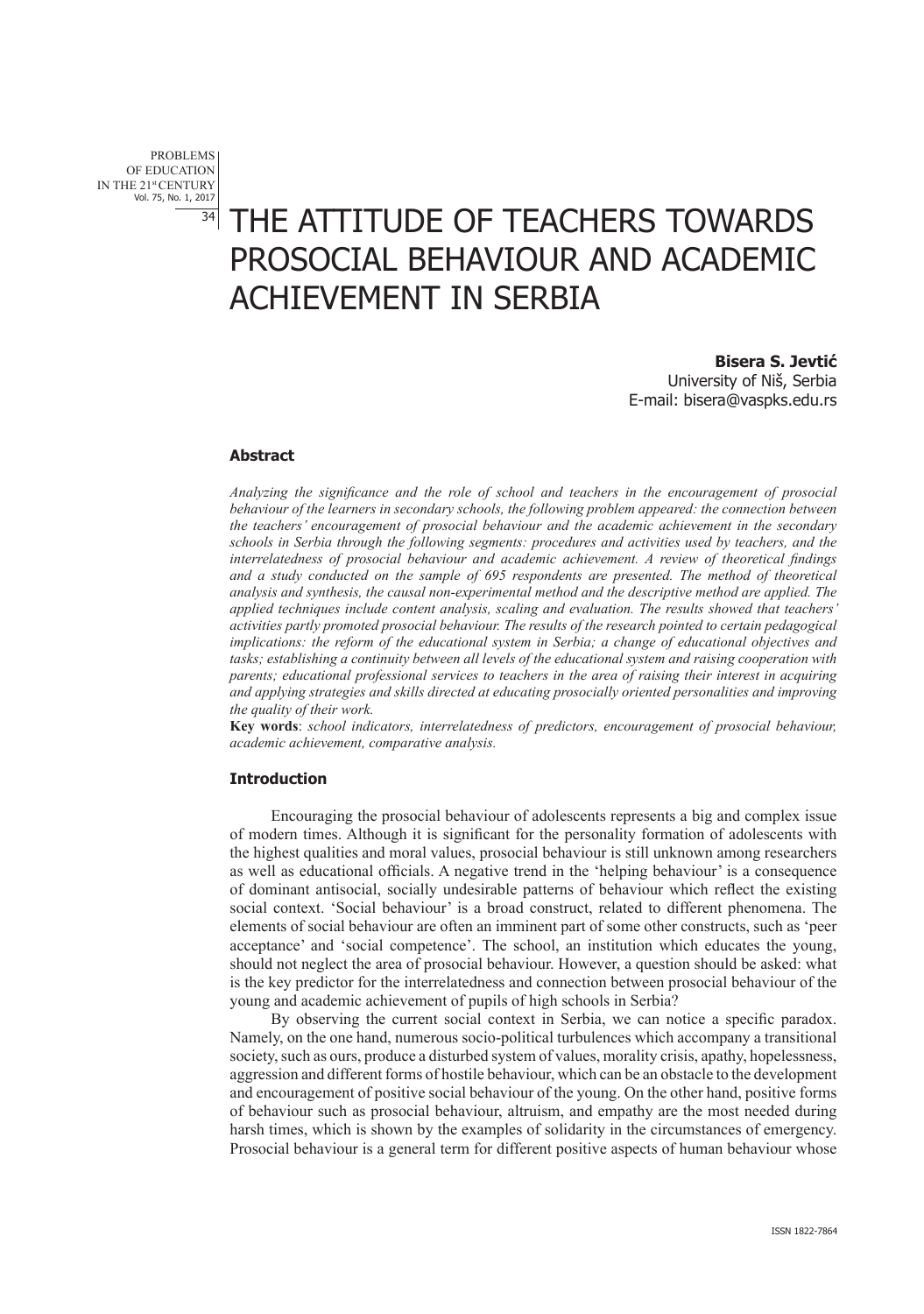PROBLEMS OF EDUCATION IN THE 21st CENTURY Vol. 75, No. 1, 2017 35

mutual feature is that their actions are directed towards the wellbeing of the community, cooperation and helping other people. The encouragement of prosocial behaviour and adoption of prosocial orientation is enabled by participating in the mutual process of socio-cultural activities in which all participants have an active role. Prosocial behaviour is connected with the self-concept, higher self-confidence, higher academic aspirations and anti-social impulses of regulation. There are also empirical proofs that prosocial behaviour during adolescence can serve as a long-term protective factor (Spivak, Lipsey, Farran & Polanin, 2014). Learners who are included in volunteering activities have a lower percentage of risk behaviour such as academic failure, school suspensions and leaving school.

The motivation for prosocial behaviour is diverse. An individual can express prosocial behaviour because he/she either "expects a reward, fears the consequences of not behaving prosocially, or perhaps he/she simply wishes to reduce the anxiety of the opposite side. Showing concern for others can occur in the form of proactive efforts to prevent hurting other people, spontaneous reactions to events we participate in, or other responses to the requested or needed help" (Hastings, Utendale & Sullivan, 2007: 639).

One of the possible ways of learning prosocial behaviour is by acquiring cooperative experiences. Techniques of cooperative learning enable the acquisition and development of social skills because they are the benchmark of prosocial activities, but also enable the achievement of good results in mastering the study material and developing positive interdependency between young people. Therefore, I believe that it is necessary to raise awareness about the significance of cooperative work and learning and to implement it into educational practice by teachers who are the key element, because this kind of learning is required by the contemporary way of living and working and more and more complex living conditions in Serbia.

#### *Research Focus*

It is obvious that research on the role of and significance for positive social interactions, and consequently the quality of social behaviour, shows that these do not always give the same results as far as achieving academic success is concerned. The problem is, at least to some extent, that empirical studies use different methodological approaches and procedures of research. Prosocial behaviour is operationalised in different ways, which makes comparing findings and making general conclusions difficult. The evaluation of prosocial behaviour by peers or teachers can be biased due to the influence of some other characteristics of the person whose behaviour is evaluated (gender, physical attraction, academic success, socio-economic status and the like). Finally, the correlational nature of most studies does not permit making conclusions on the direction of the interrelatedness of the variables in question. It is noticeable that there are few experimental studies which would first encourage prosocial behaviour in learners, and then study the effects of the applied program on their social and academic achievement. Such studies could contribute to identifying and interpreting the influence of prosocial behaviour on achieving academic success.

What dominates in adolescents in Serbia is a connection between different forms of social behaviour and social adaptability. However, except for the influence of behaviour on the success in the social sphere of life, researchers have tried to establish what role some forms of learners' behaviour can have on achieving corresponding academic success. It has been examined if and in what way the behavioural characteristics of individuals are related to adapting to school and achieving academic success. A great number of papers have studied the effects of negative social behaviour in comparison with positive one, just as there are a number of papers that deal with the relationship between different aspects of learners' positive social behaviour and school achievement. Thus, for example, a connection between academic success, on one hand, and empathic behaviour (Feshbach & Feshbach, 1987), prosocial interaction with peers (Green, Forehand, Beck & Vosk, 1980), prosocial behaviour (Wentzel 1993; Caprara*,* Barbaranelli, Pastorelli, Bandura & Zimbardo, 2000), peer relationships (Estell, Farmer, Cairns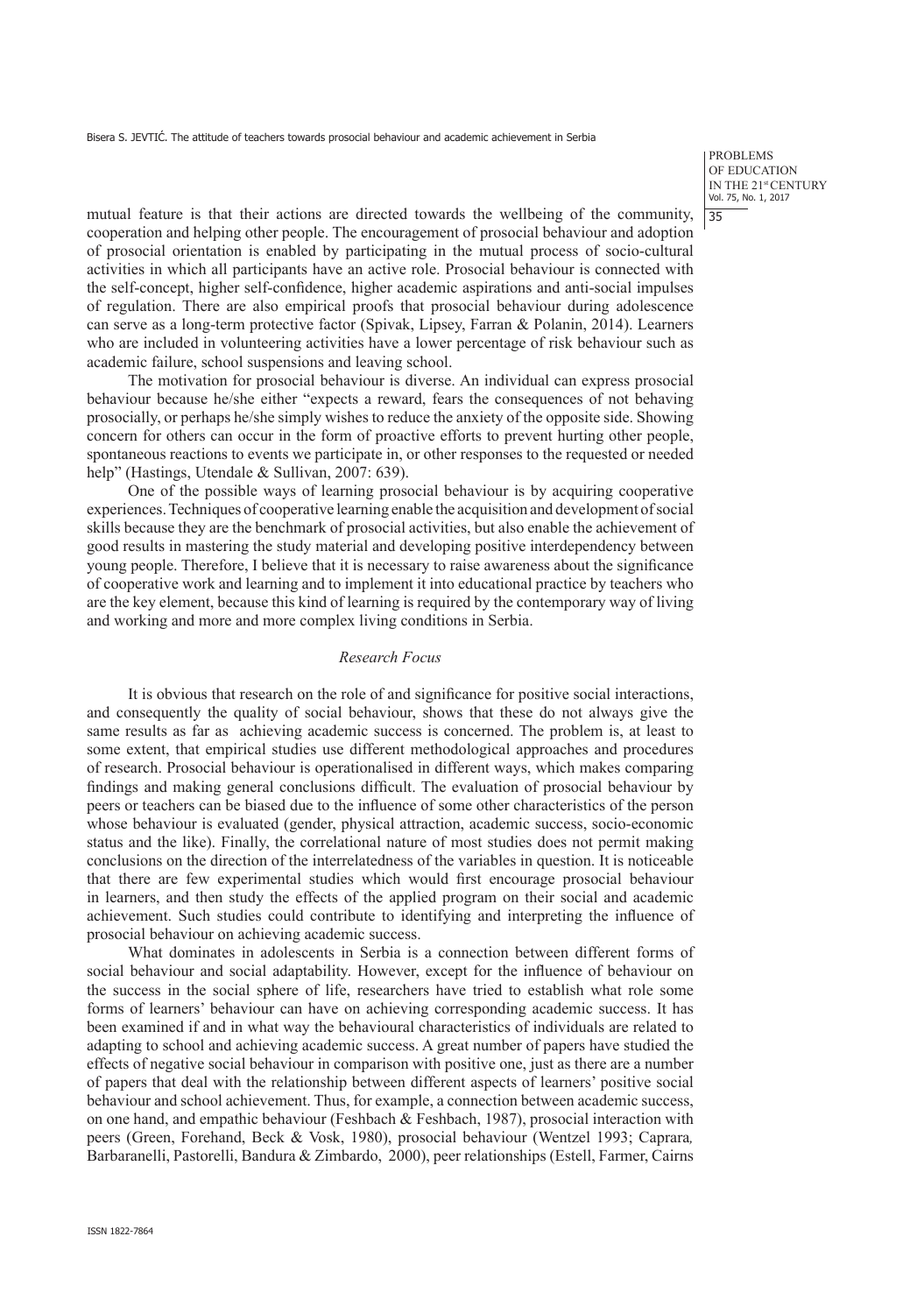PROBLEMS OF EDUCATION IN THE 21st CENTURY Vol. 75, No. 1, 2017  $\overline{36}$ 

& Cairns, 2002), social competences (Bursuck & Asher, 1986; Wentzel, 1991), on the other, have been studied. Where more complex phenomena (social competence, peer relationship, quality of friendship) are studied, prosocial behaviour makes one of the examined variables. The research on prosocial behaviour is often part of the studies which deal with socio-affective factors of school achievement.

Early prosocial behaviour protects from antisocial behaviour later on. There is evidence which suggests that encouraging prosocial development can protect children from antisocial development and potentially decrease their problematic aggressive and destructive behaviour (Rothbart, Derryberry & Hershey, 2000; Flannery, et al., 2003; Hastings, Rubin & DeRose, 2007; Twenge, et al., 2007).

Self-regulatory processes which help to define the aims, such as: socially responsible behaviour, interpersonal trust and styles of solving interpersonal problems, represent significant predictors of socially competence behaviour. To explain the development of social and intellectual competences, we can use the critical re-evaluation of the process of socialisation and the ways in which this process is connected with children's goals, their trust in others and their ability to solve interpersonal conflicts in a socially acceptable way.

The choice of strategies to teach, i.e. teaching methods, considerably affect the impact of the teaching process. It is the teacher who should decide how the objectives of teaching within teaching activities will be structured; at the same time it is important to define the social situation in which teaching takes place clearly so that learners will know what kind of behaviour is expected from them. The way in which teachers structure the objectives and outcomes of learning determines how learners will take part in tridimensional interaction. Models of interaction determine the cognitive and socio-emotional outcomes of teaching.

Unlike competitive social situations in which success, i.e. reward, of one learner comes at the expense of the failure of another, in cooperative situations, which are characterised by a positive interdependence of reward, both success and reward are a result of mutual action of all members of the group. Since rewards (compliments, recognition) are given to the group and are based on group achievement, the success of one learner helps another learner to be successful. Thus, restructuring the basic dimension of the life in the classroom, including the models of communication between peers, on one hand, and between the teacher and the learners, on the other, creates a social situation which is essential for the encouragement and internalisation of prosocial skills. Prosocial behaviour can be developed only if it is an integral part of the learning process.

While analysing the significance and the role of school and teachers as representatives of the educational process in the encouragement of prosocial behaviour of the young in secondary schools, the following *problem of research* has arisen: the connection between the teachers' encouragement of prosocial behaviour of the young and the academic achievement in the secondary schools in Serbia through the following segments:

1. What are the procedures and activities which are used by teachers and how does that reflect on the behaviour of learners?

2. The interrelatedness of prosocial behaviour and academic achievement of adolescents.

# **Methodology of Research**

#### *General Background of Research*

Due to the fact that life in a transitional society, such as the society in Serbia, brings about a series of ambiguities, contradictories and uncertainties, it can be an aggravating factor in the processes of adopting standards, behaviours and values which are considered socially desirable. In this sense, the role of school as an educational institution is to give full support to the young on their way to maturity, and to help in the development and encouragement of those behaviours which are a counterbalance to aggressive and deviant ones, that is, the prosocial behaviours which are an imperative of a contemporary democratic society.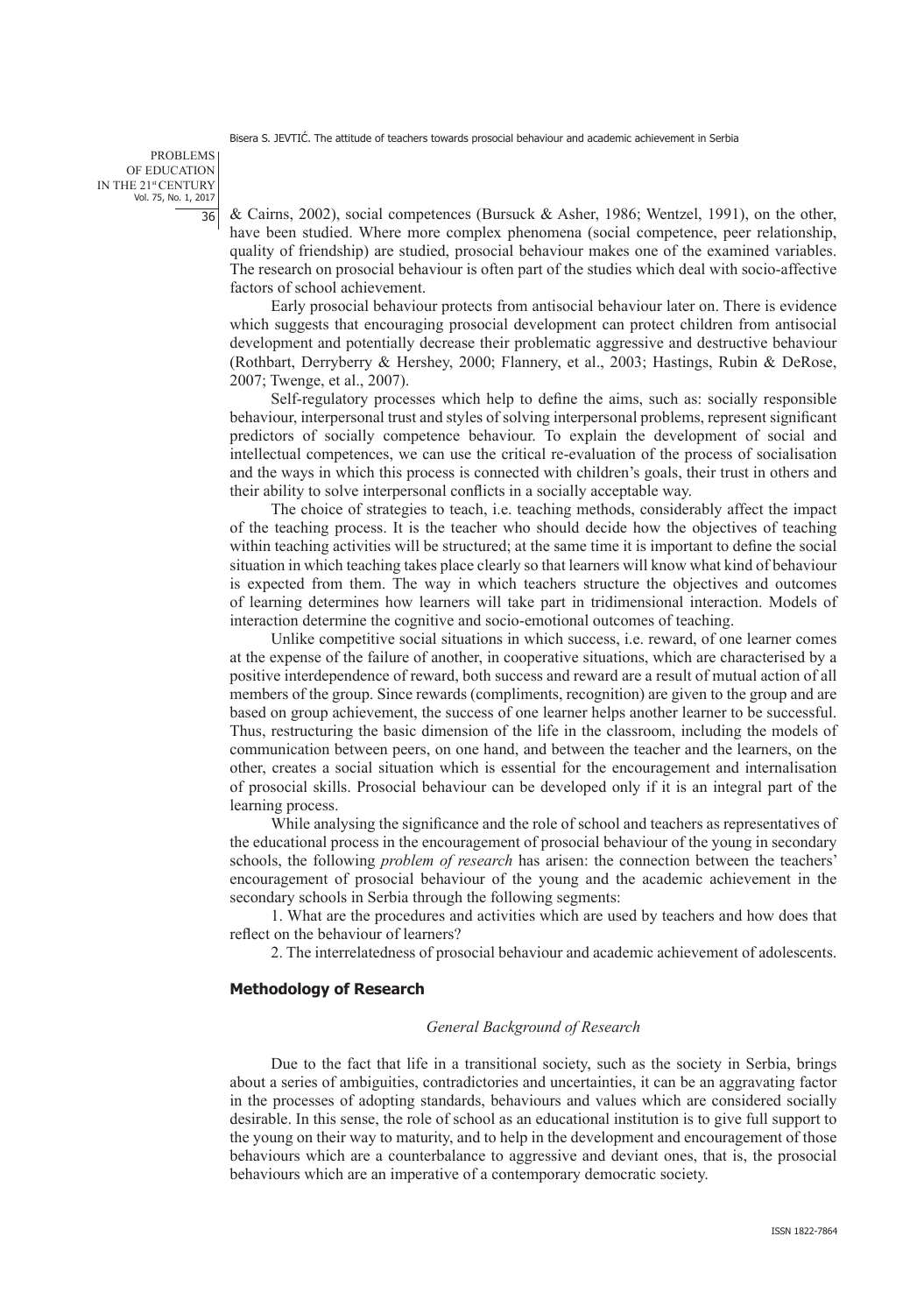PROBLEMS OF EDUCATION IN THE 21<sup>st</sup> CENTURY Vol. 75, No. 1, 2017 37

## *Aim of Research*

1. To determine current procedures used by teachers in order to encourage prosocial behaviour of learners, as well as the relation between those procedures and the efficiency of their application.

2. To determine the type of interrelation between learners who have adequately developed social competence for their age, who express prosocial behaviour and who have a record of appropriate success in school and curricular activities.

## *General Hypothesis*

It was hypothesized that teachers understood the role of the school as a motivator of prosocial behaviour and the connection between prosocial behaviour and academic achievement but also that there also was statistically relevant connection between the current procedures that the teacher used in encouraging prosocial behaviour in learners (observational learning, verbal prescription, emphasising moral values and moral reasoning, emphasising the importance of sports activities, empathy, altruistic orientation to others, etc.) and the efficacy of their application in the encouragement of prosocial behaviour in secondary school learners.

## *Auxiliary Hypotheses*

 $H<sub>1</sub>$ : It is assumed that there is a statistically significant connection between the prosocial behaviour of learners and the attitudes of teachers regarding the encouragement of prosocial behaviour and the identification of factors on the total sample.

 $H_2$ : It is assumed that there is a statistically significant difference in the prosocial behaviour of learners in relation to the control variables.

H<sub>3</sub>: The attitudes of teachers confirm that prosocial behaviour is more expressed in learners who have a record of higher academic success in comparison to learners who have lower success in the educational process.

 $H_4$ : The attitudes of teachers confirm that prosocial behaviour and the influence of peer interaction are connected and determined by each other.

 $H_s$ : The attitudes of teachers confirm that the use of different methods of the encouragement of prosocial behaviour influences the building of social competences and academic achievement of learners.

# *Research Variables*

*Independent variables:* The activities of teachers by which they encourage prosocial behaviour of learners. The educational work includes many activities whose aim is to socialise young people better. Instrumental conditioning, insight learning, observational learning, and cooperative learning are only some of many methods which are used in the process of the encouragement of "helping" behaviours.

#### *Dependent variables:*

1. Prosocial behaviour of learners. Prosocial behaviour refers to a wide range of behaviours which contribute to the wellbeing of others such as providing help in the performance of certain activities, giving and sharing material goods, providing physical assistance and protection, different forms of prosocial help (encouragement and cheering up, providing consolation, showing understanding and empathy, respect, interaction...). Appreciation of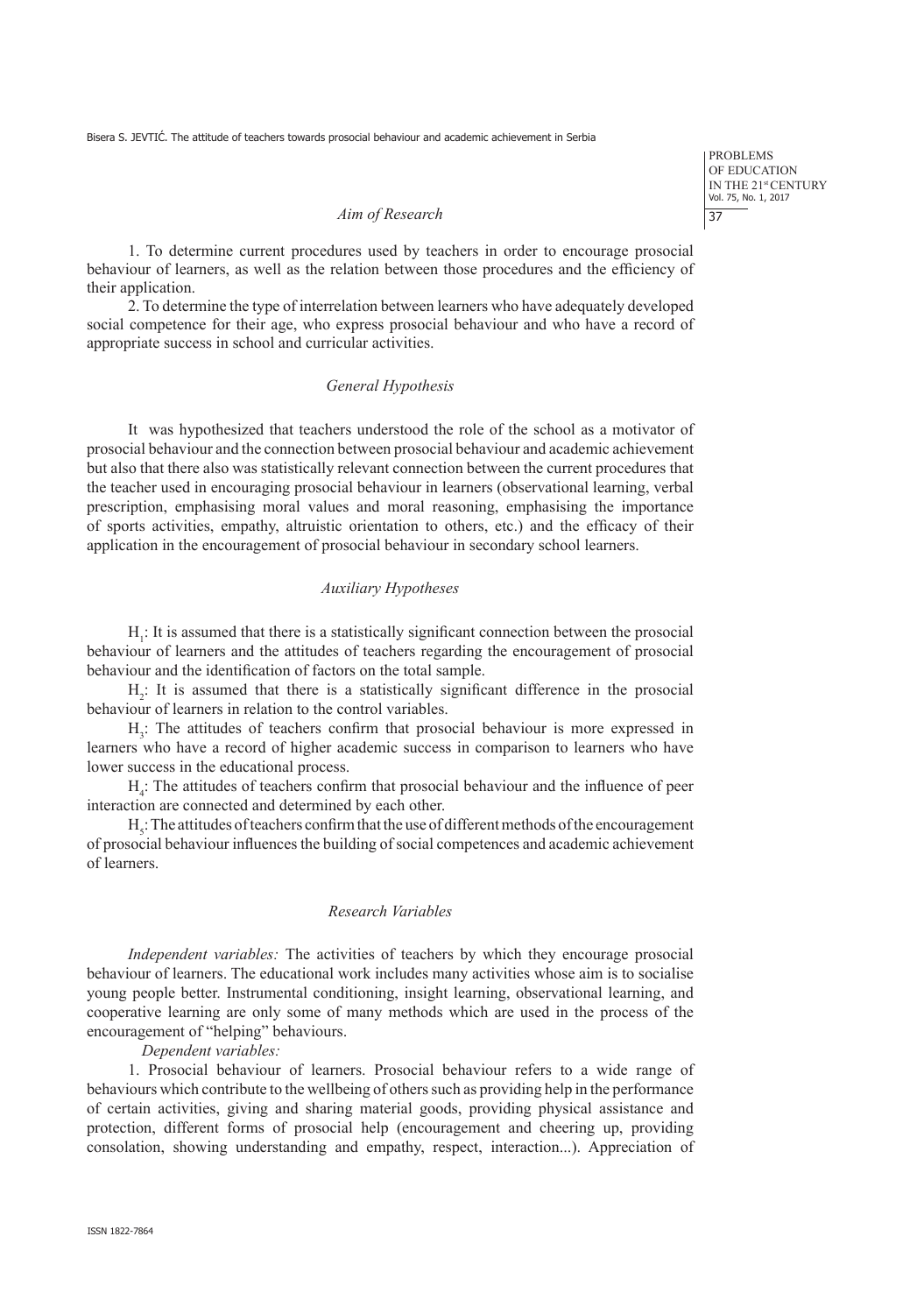PROBLEMS OF EDUCATION IN THE 21st CENTURY Vol. 75, No. 1, 2017 38

others, cooperation, acceptance of social roles and norms, development of positive styles of interaction, and humanity represent aims, which are forgotten in Serbia. The significance of this research is to point out that the encouragement of prosocial behaviour is more than necessary and useful for individuals as well as the collective.

2. The attitudes of teachers about the academic achievement of learners;

3. The attitudes of teachers about the connection between prosocial behaviour and academic achievement of learners.

*Control variables:* the gender of learners, the age of learners, the years of service of teachers and the age of teachers.

#### *Sample of Research*

The sample included 445 secondary school teachers and 250 learners of comprehensive schools in Serbia (Table1; Table 2) in 25 secondary schools.

## **Table 1. Structure of a subsample of learners in relation to gender.**

| Gender | <b>Frequencies</b> | $\chi^2$ | Percentage | df | p    |
|--------|--------------------|----------|------------|----|------|
| Male   | 104                |          | 41.6       |    |      |
| Female | 146                |          | 58.4       |    |      |
| Total  | 250                | 35.2     | 100.0      |    | 0.01 |

## **Table 2. Structure of the sample in relation to age and years of service of teachers.**

|                  |           | $\%$ |
|------------------|-----------|------|
|                  | 18-30     | 15,0 |
|                  | $31 - 45$ | 26.7 |
| Age              | 46-60     | 25.0 |
|                  | Over 60   | 33.3 |
| Years of service | $0 - 10$  | 20.0 |
|                  | $11 - 20$ | 36.7 |
|                  | $21 - 30$ | 28.3 |
|                  | $31 - 40$ | 15.0 |

The sample is not gender-balanced, and it does not represent the entire population of teachers and learners, but it is significant in its size; therefore, certain generalizations are possible, but within the respondents who are included in the sample. A detailed procedure of the research which includes validity and reliability will be presented in the remainder of the paper.

#### *Methods, Techniques and Instruments of Research*

Taking into account the characteristics of the research and the way of collecting data in this research, the following methods have been applied: the method of theoretical analysis and synthesis, the causal non-experimental method and the descriptive method (the method of research survey). The techniques that have been applied are the content analysis, scaling and evaluation.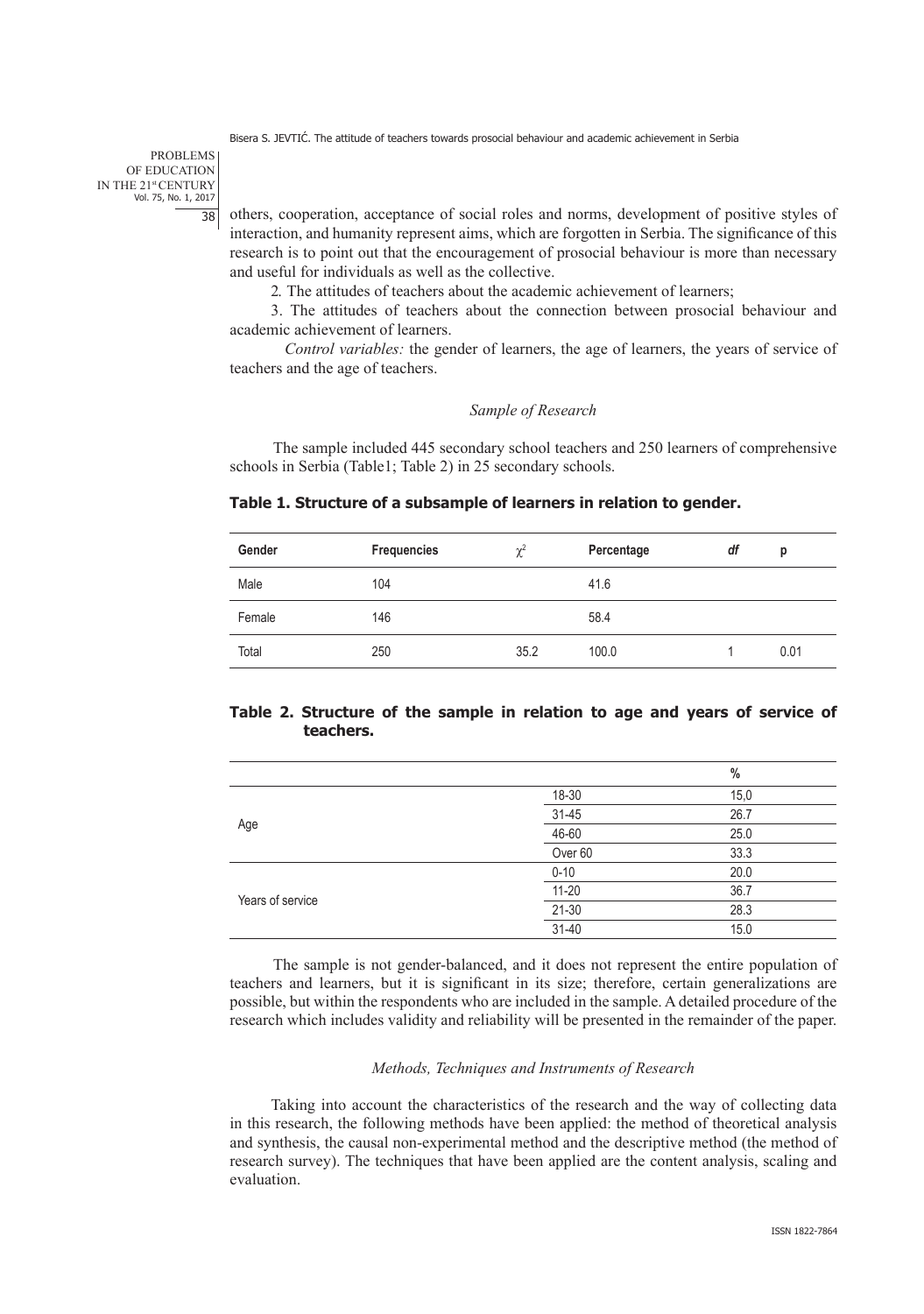PROBLEMS OF EDUCATION IN THE 21<sup>st</sup> CENTURY Vol. 75, No. 1, 2017 39

In line with the examined problem and used research methods, we used corresponding statistical procedures which would enable the presentation of the obtained data and their analysis. The following processing methods and data analyses were used: descriptive statistics, factor analysis as a form of multivariate data processing by method–categorical principle components analysis, instrument reliability (Cronbach's Alpha), variant analysis (ANOVA) to determine differences among variables Kolmogorov-Smirnov test and Shapiro-Wilk test, Bartlett's Test.

## *Instruments*

In this research the following instruments were used: The PPPA-N evaluation scale – encouraging prosocial behaviour in adolescents (for teachers) and PPPA-U evaluation scale – encouraging prosocial behaviour in adolescents (for pupils), constructed for the needs of this research. For the purposes of the research, their reliability and validity have been tested. The validity of the data was checked by the Kaiser-Meyer-Olkin (KMO) test, whose values of 0.738 indicated that the data were adequate for the application of this technique. The reliability of the instruments has been measured by the Cronbach's alpha coefficient (Table 3), which indicates that these instruments have good metrical characteristics.

#### **Table 3. Reliability of the scale PPPA-U for learners and PPPA-N for teachers.**

|                                           | <b>Cronbach's Alpha</b> | Items and subscales |
|-------------------------------------------|-------------------------|---------------------|
| Questionnaire for learners                | .843                    | 47                  |
| Questionnaire for teachers                | .916                    | 39                  |
| Factors of prosocial behaviour - learners | .736                    | 6                   |
| Factors of prosocial behaviour - teachers | .769                    | 3                   |

The structure of instruments: I The efficacy of the pedagogical methods and educational procedures for the prosocial development of a person; II The role and influence of the teacher on the encouragement of prosocial development and behaviour; III Carrying out the activities aiming at the encouragement of prosocial behaviour – a hidden curriculum.

The evaluation scale PP-ŠP– prosocial behaviour and academic achievement (for teachers). The Cronbach's alpha coefficient is 0.907 and meets the criteria of reliability. The normality of distribution has been tested by Kolmogorov-Smirnov and Shapiro-Wilk tests, and the results have the level of significance of 0.001.The structure of instruments: I Prosocial behaviour and academic success of pupils, II Prosocial behaviour and academic achievement in relation to the gender of pupils, III Prosocial behaviour of pupils and the influence of peer interaction in class, IV Prosocial behaviour and the influence of teachers.

#### **Results of Research**

Regarding the nature of the problem we dealt with, our subject and objectives of the research, we applied a statistical technique – Factor analysis.

In order to reduce variables of the PPPA-N scale - the encouragement of prosocial behaviour of adolescents for teachers and, consequently, apply the statistical technique factor analysis, the validity of the data was first examined by the Kaiser-Meyer-Olkin (KMO) test (Table 4).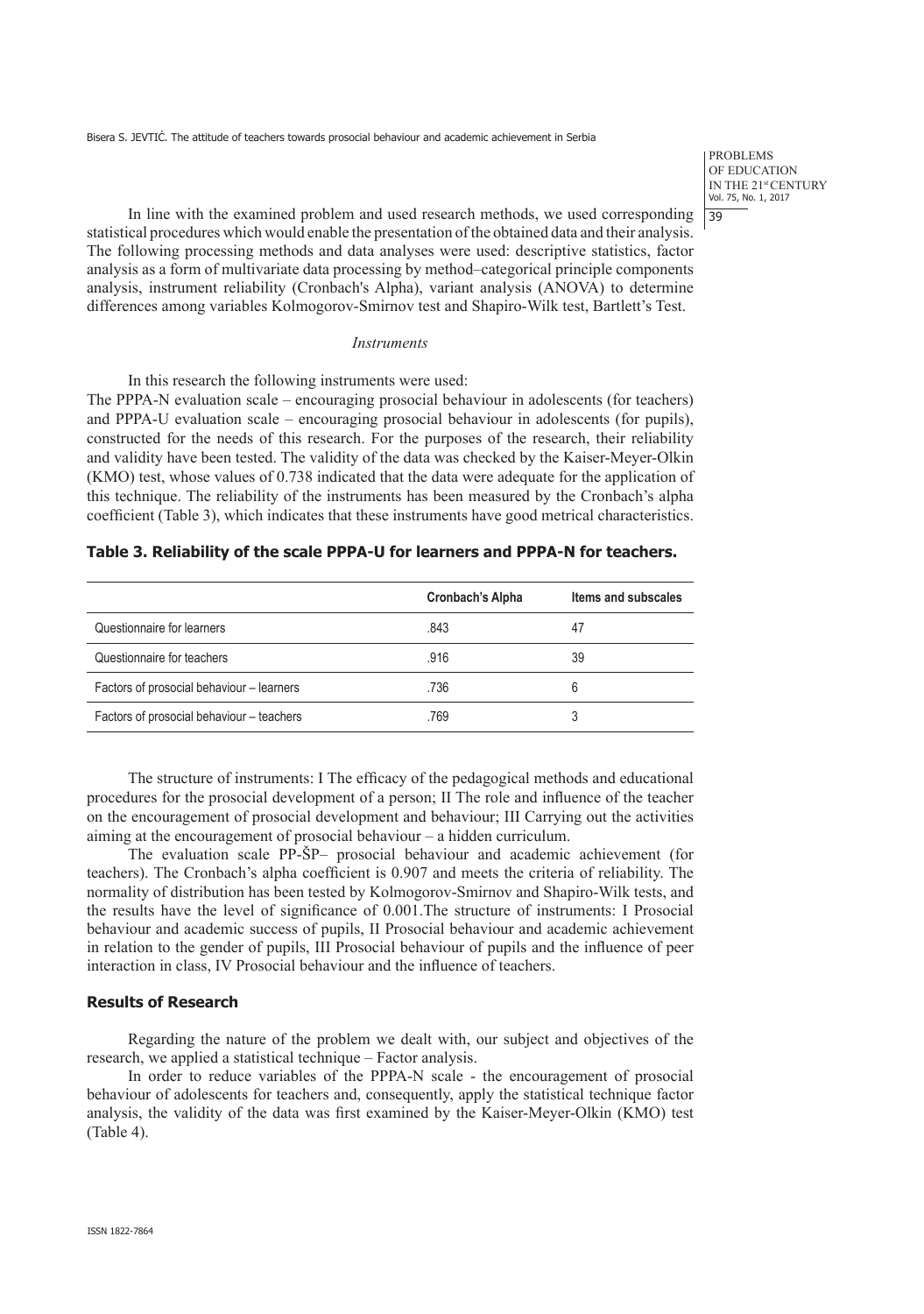PROBLEMS OF EDUCATION IN THE 21st CENTURY Vol. 75, No. 1, 2017  $40$ 

## **Table 4. KMO and Bartlett's tests on the sample of teachers.**

|                               | Kaiser-Meyer-Olkin measure of sampling<br>adequacy | .738     |
|-------------------------------|----------------------------------------------------|----------|
| Bartlett's test of sphericity | Approx. Chi-Square                                 | 1759.649 |
|                               | df                                                 | 741      |
|                               | Sig.                                               | .001     |

The validity of the data was checked by the Kaiser-Meyer-Olkin (KMO) test, whose value of 0.73 shows that the data were valid for the application of this technique. To control the interrelatedness of the factors, we applied the orthogonal varimax rotation, with Kaiser Normalisation. The results obtained by the Kaiser-Meyer-Olkin (KMO) test showed statistical significance (Sg= $0.01$ ) smaller than 0.05.

Being that there has been an evaluation of the adequacy of data in order to apply the factor analysis, insight in Scree plot, factor analysis showed that three factors from the PPPA-N questionnaire for teachers stood out prominent with 46.06% of the explained variance (Table 5).

## **Table 5. Factors for teachers obtained by the PPPA-N scale.**

|   | Loadings |                    |              |        |                    |                   |       | Loadings           |                   |  |
|---|----------|--------------------|--------------|--------|--------------------|-------------------|-------|--------------------|-------------------|--|
|   | Total    | $%$ of<br>Variance | Cumulative % | Total  | $%$ of<br>Variance | Cumula-<br>tive % | Total | $%$ of<br>Variance | Cumula-<br>tive % |  |
|   | 12.605   | 31.732             | 32.734       | 12.605 | 31.732             | 32.734            | 7.609 | 18.925             | 18.925            |  |
| 2 | 2.593    | 6.385              | 38.256       | 2.453  | 6.385              | 38.256            | 5.462 | 14.921             | 32.846            |  |
|   | 2.209    | 5.920              | 44.149       | 2.209  | 5.920              | 44.149            | 4.439 | 10.391             | 46.065            |  |

The first factor that stood out explained 18.92% of the variance, which referred to the nourishing of tolerance and solidarity among learners, insistence on the respect of differences among learners, expressing positive and optimistic attitudes to learners, encouraging the sense of justice and peer communication, praising learners. The items included in this first factor named *focus of the teacher on encouraging prosocial behaviour referred to the efforts and engagement* of the teachers directed at creating adequate psycho-social atmosphere in class, which resulted from the efforts of the teacher to create relationships characterised by friendly and cooperative relationships, relationships of mutual trust and respect, dominated by the respect for individual differences. This factor also indicated the engagement of the teachers directed at raising peer communication and the sociometric status of learners to a higher level in quality.

The second factor that stood out explained 14.92% of the variance, which referred to acquiring necessary knowledge, skills and values, encouraging cooperation both between learners and between the teacher and learners, developing empathy and openness in learners. The items included in this factor named *focus of the teacher on cooperation, openness and empathy* proved the similarity of the answers that the teachers gave, which confirmed the hypothesis that in their work teachers mostly supported the formal acquisition of knowledge - the educational dimension of the teaching process. It turned out that teachers tried to act as role models to their learners by acting in a prosocial way in their work and their relationship with learners, co-workers and other people, opting for respecting learners and their rights and cooperating with them. This factor also indicated that teachers believed in the necessity of building a relationship of empathy with their learners, since, on one hand, putting oneself into their psychological state would create a higher level of understanding and trust both in the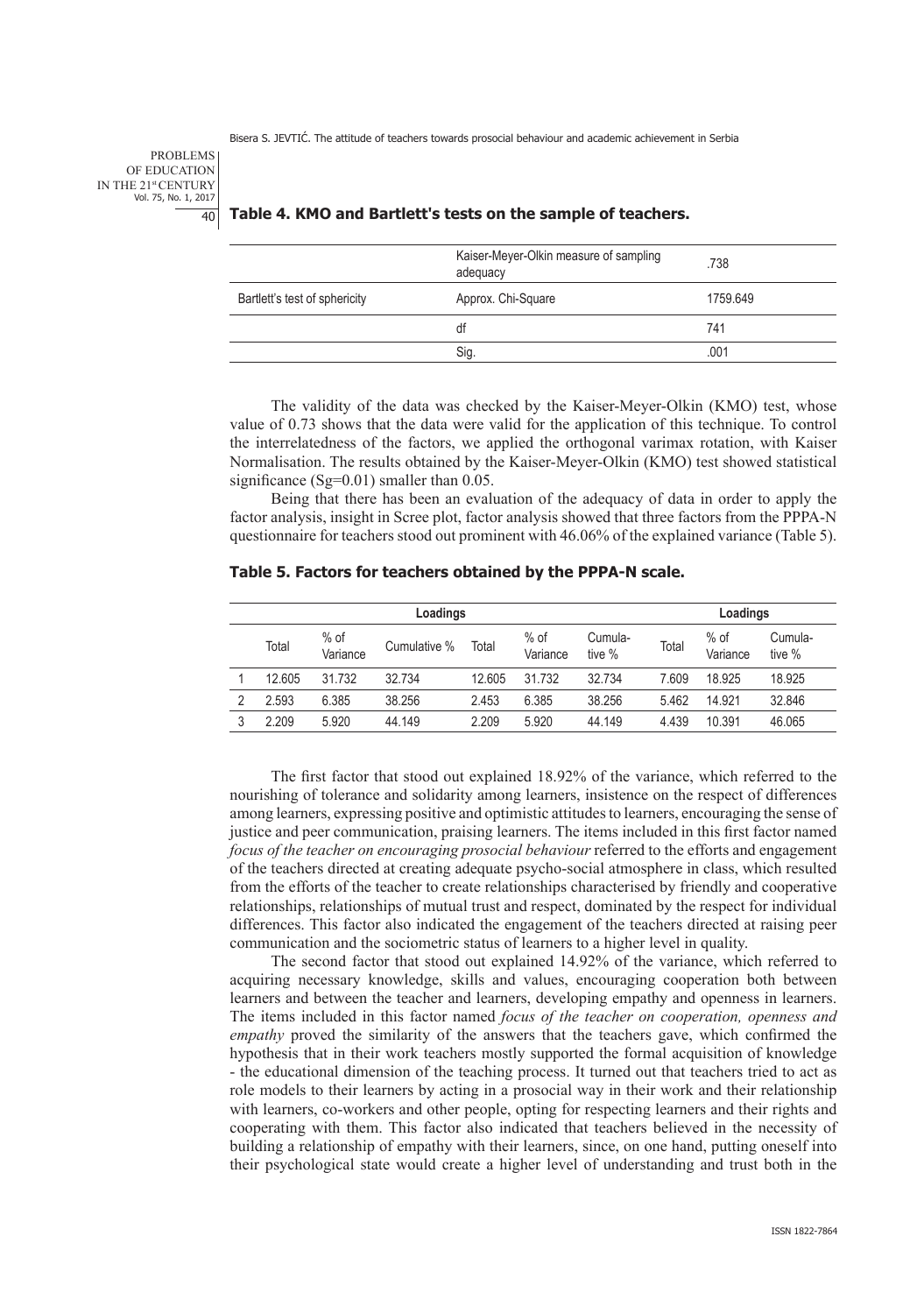PROBLEMS OF EDUCATION IN THE 21st CENTURY Vol. 75, No. 1, 2017 41

teacher-learners relationship and in the learners-learners relationship, while, on the other hand, it would also contribute to the development of social skills of learners and improvement of their social relationships.

The third factor which stood out explained 10.39% of the variance. It referred to learners displaying socially competent behaviour, building better interpersonal relationships as well as applying different types of learning (observational learning, verbal prescription) for the sake of achieving academic success. The items included in this factor named *focus on academic success and achievement* showed a similarity in teachers' answers: they believed that prosocial behaviour had to be promoted by the dominant ways of encouragement, such as observational learning and verbal prescription. They also indicated that teachers agreed that the academic success of learners was possible only if they had developed social skills and built correct and meaningful relations with others, i.e. if learners had built and developed prosocial behaviour which they would apply in the relationships with their teachers, other learners and other people.

To determine the connection as well as the (positive or negative) relationship between these factors, the Spearman correlation coefficient which measures the degree of interrelatedness of two ordinal variables was used. The obtained results (Table 6) did not come up to our expectations, but they could be a consequence of the dominance of the educational dimension in this school since a comprehensive secondary school emphasised the acquisition of knowledge and preparation of pupils for university, whereas the other, educational, dimension was neglected and the development of social competences and encouragement of positive social behaviour were marginalised. On the other hand, the ambition and focus of learners on personal success and achievement in school could have negative repercussions on learners' openness to others, helping and empathic sensitivity since it was our hypothesis that schools developed a competitive atmosphere which by itself was not compatible with the encouragement of the positive patterns of behaviour.

| Table 6. Interrelatedness between prosocial behaviour of learners and the focus |
|---------------------------------------------------------------------------------|
| of teachers on the encouragement of prosocial behaviour, the focus on           |
| cooperation, openness and empathy and the focus on academic success             |
| and achievement of learners.                                                    |

| <b>Factors</b>        |                         | Focus on the encour-<br>agement of prosocial<br>behaviour | Focus on coopera-<br>tion, openness and<br>empathy | Focus on aca-<br>demic success<br>and achievement |
|-----------------------|-------------------------|-----------------------------------------------------------|----------------------------------------------------|---------------------------------------------------|
|                       | Correlation coefficient | $-0.016$                                                  | $-.167$                                            | $-.057$                                           |
| Empathy in learners   | Level of significance   | .943                                                      | .457                                               | .801                                              |
|                       | Ν                       | 250                                                       | 250                                                | 250                                               |
|                       | Correlation coefficient | $-145$                                                    | $-.220$                                            | $-222$                                            |
| Social response       | Level of significance   | .520                                                      | .325                                               | 320                                               |
|                       | N                       | 250                                                       | 250                                                | 250                                               |
|                       | Correlation coefficient | $-.051$                                                   | .004                                               | 168                                               |
| Active helping        | Level of significance   | .822                                                      | .985                                               | .454                                              |
|                       | Ν                       | 250                                                       | 250                                                | 250                                               |
|                       | Correlation coefficient | $-.394$                                                   | $-271$                                             | $-.375$                                           |
| Sensitivity to others | Level of significance   | .070                                                      | .223                                               | .086                                              |
|                       | Ν                       | 250                                                       | 250                                                | 250                                               |
|                       | Correlation coefficient | $-.025$                                                   | .075                                               | $-.059$                                           |
| Openness to others    | Level of significance   | .914                                                      | .740                                               | .793                                              |
|                       | N                       | 250                                                       | 250                                                | 250                                               |
|                       | Correlation coefficient | $-.192$                                                   | $-0.029$                                           | $-.045$                                           |
| Cooperation with      | Level of significance   | .391                                                      | .897                                               | .844                                              |
| teachers              | Ν                       | 250                                                       | 250                                                | 250                                               |

*Note: \*Correlation at the level of 0.05. \*\*Correlation is at the level of 0.01.*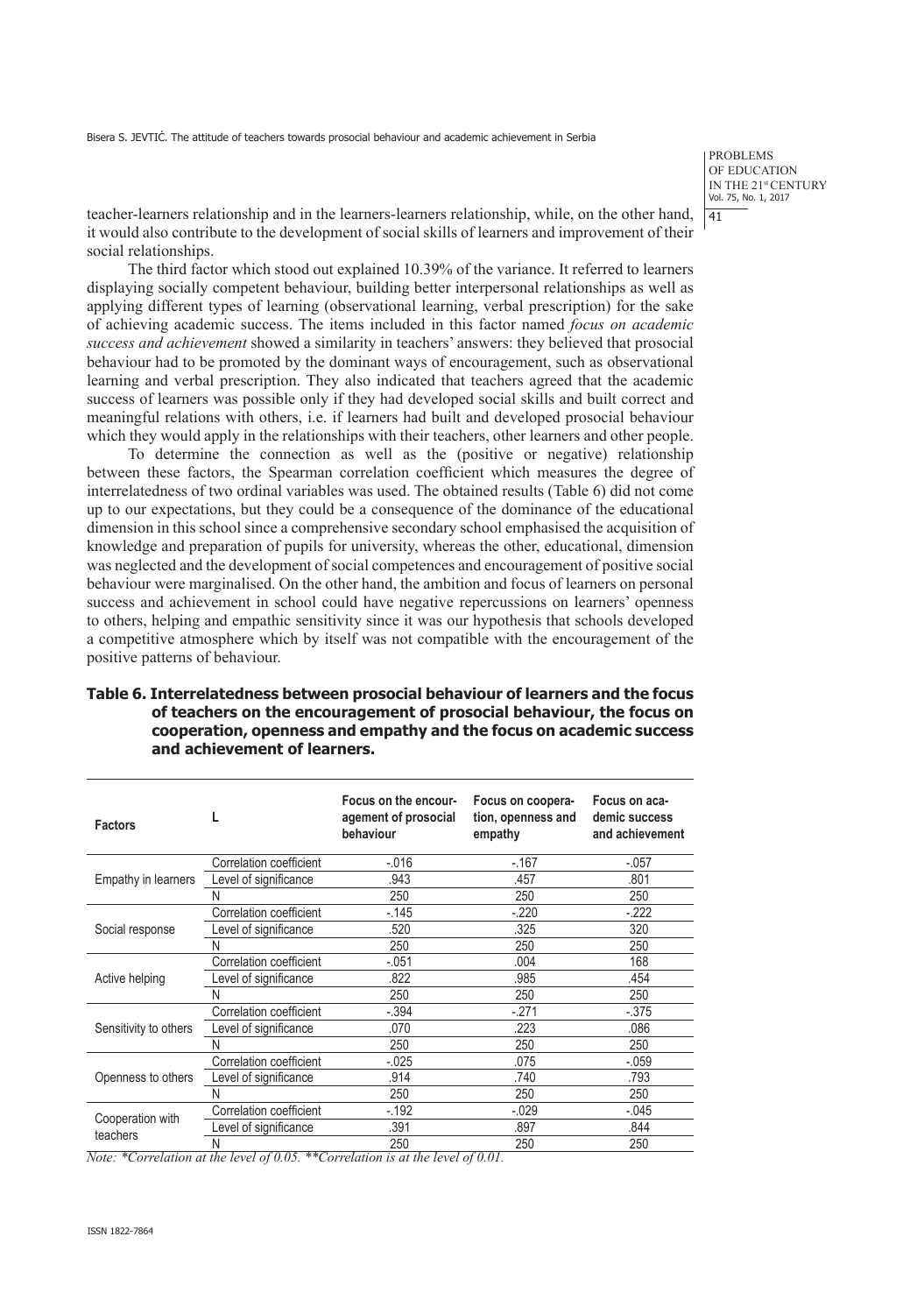PROBLEMS OF EDUCATION IN THE 21st CENTURY Vol. 75, No. 1, 2017 42

The research showed that there was no connection at the level of statistical significance between, on one hand, the prosocial behaviour of learners operationalised through: social response, active helping, sensitivity to others, openness to others and cooperation with teachers and, on the other hand, teachers' focus on encouraging prosocial behaviour and learners academic success and achievement (Figure 1).



# **Figure 1: Factors for learners.**

The first fact which can be seen in Table 7 is the statistically noteworthy connection between the empathy in learners and the focus of teachers on the development of cooperation, openness and empathy in learners, with the statistical significance at the level of 0.05. It can be concluded that the activities of teachers towards the development of empathic relations (the identification with the mental state of others) in learners co-variate with the empathy in learners themselves under the assumption that it is one of the important factors for the development of empathy in learners. Our results confirm the significance of the programme which is applied in the United States - *Developmental Studies Centre's Caring School Community*, which has the aim of encouraging prosocial behaviour (Kidron & Fleischman, 2006). The connection between empathic sensibility of learners and focus of teachers on the application of procedures which serve to develop empathy and cooperation in learners can be the consequence of the identification with prosocial procedures and activities of teachers in similar situations which go hand in hand with the verbal prescription in regard to respecting prosocial norms, on which teachers insist during their teaching process.

**Table 7. Connection between prosocial behaviour of learners and the focus of teachers on the encouragement of prosocial behaviour, the focus on cooperation, openness and empathy, and the focus on academic success and achievement of learners.** 

| <b>Factors</b>      |                         | Focus on the<br>encouragement<br>of prosocial<br>behaviour | Focus on coop-<br>eration, openness<br>and empathy | Focus on<br>academic success<br>and achievement |
|---------------------|-------------------------|------------------------------------------------------------|----------------------------------------------------|-------------------------------------------------|
|                     | Correlation coefficient | $-.406$                                                    | .545                                               | $-.326$                                         |
| Empathy in learners | Level of significance   | .149                                                       | .035                                               | .235                                            |
|                     | N                       | 250                                                        | 250                                                | 250                                             |
|                     | Correlation coefficient | $-.362$                                                    | $-.174$                                            | $-.076$                                         |
| Social response     | Level of significance   | .203                                                       | .535                                               | .788                                            |
|                     | N                       | 250                                                        | 250                                                | 250                                             |
|                     | Correlation coefficient | $-.421$                                                    | $-.228$                                            | .000                                            |
| Active helping      | Level of significance   | .134                                                       | .414                                               | 1.000                                           |
|                     | N                       | 250                                                        | 250                                                | 250                                             |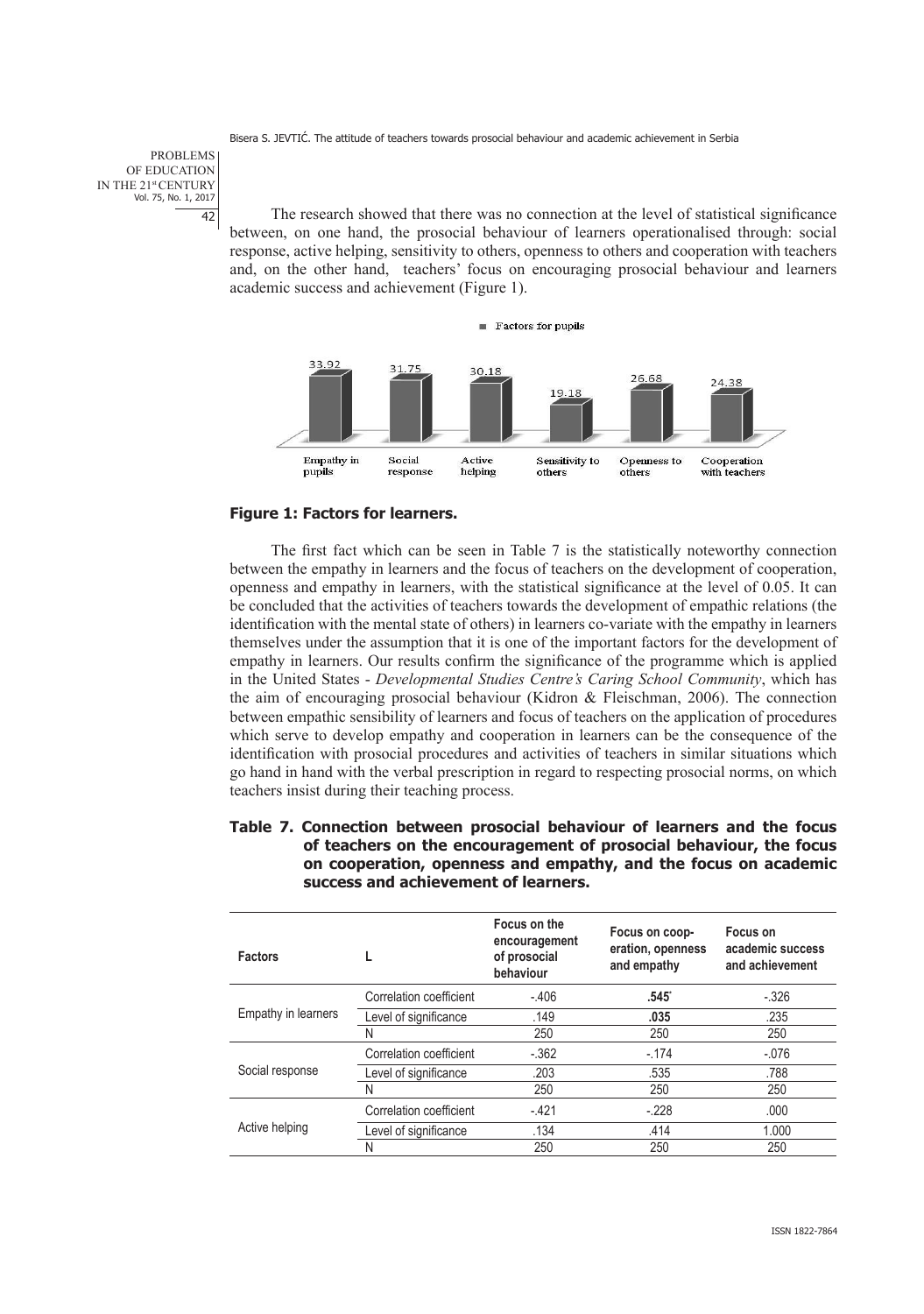|                              |                         |         |          |         | $\prod_{\mathsf{V}\mathsf{G}}% {\color[rgb]{0.8,0.3,0} 0} \sum_{\mathsf{V}\mathsf{G}}% {\color[rgb]{0.8,0.3,0} 0} \sum_{\mathsf{V}\mathsf{G}}% {\color[rgb]{0.8,0.3,0} 0} \sum_{\mathsf{V}\mathsf{G}}% {\color[rgb]{0.8,0.3,0} 0} \sum_{\mathsf{V}\mathsf{G}}% {\color[rgb]{0.8,0.3,0} 0} \sum_{\mathsf{V}\mathsf{G}}% {\color[rgb]{0.8,0.3,0} 0} \sum_{\mathsf{V}\mathsf{G}}% {\color[rgb]{0.$ |
|------------------------------|-------------------------|---------|----------|---------|-------------------------------------------------------------------------------------------------------------------------------------------------------------------------------------------------------------------------------------------------------------------------------------------------------------------------------------------------------------------------------------------------|
|                              | Correlation coefficient | $-.495$ | $-.408$  | $-.493$ | $\overline{4}$                                                                                                                                                                                                                                                                                                                                                                                  |
| Sensitivity to<br>others     | Level of significance   | .072    | .131     | .062    |                                                                                                                                                                                                                                                                                                                                                                                                 |
|                              | N                       | 250     | 250      | 250     |                                                                                                                                                                                                                                                                                                                                                                                                 |
|                              | Correlation coefficient | $-289$  | $-.562"$ | .093    |                                                                                                                                                                                                                                                                                                                                                                                                 |
| Openness to others           | Level of significance   | .317    | .029     | .742    |                                                                                                                                                                                                                                                                                                                                                                                                 |
|                              | N                       | 250     | 250      | 250     |                                                                                                                                                                                                                                                                                                                                                                                                 |
| Cooperation with<br>teachers | Correlation coefficient | $-.081$ | $-.313$  | $-.064$ |                                                                                                                                                                                                                                                                                                                                                                                                 |
|                              | Level of significance   | .783    | .257     | .822    |                                                                                                                                                                                                                                                                                                                                                                                                 |
|                              | N                       | 250     | 250      | 250     |                                                                                                                                                                                                                                                                                                                                                                                                 |

PROBLEMS OF EDUCATION N THE 21<sup>st</sup> CENTURY vol. 75, No. 1, 2017  $\overline{3}$ 

*Note:* \*Correlation is at the level of 0.05. \*\*Correlation is at the level of 0.01.

Another statistically significant interrelatedness at the level of significance 0.05 was the connection of the negative direction of learners' openness to others and teachers' focus on developing cooperation, openness and empathy in learners. This actually proved the inverse proportion of the obtained factors, i.e. that the teacher's focus on developing cooperation, empathy and openness to others in learners negatively influenced learners openness to others regarding their availability and openness when it was necessary to give help to those who needed it. The inverse proportion of these factors could be explained by inadequate activities that teachers applied in order to encourage learners' openness and availability to others. Namely, teachers' lack of information on the axiological dimension – the value that prosocial behaviour had primarily on the social development and functioning of the young, staying only at the verbal level of what should be done without an immediate application of what was said as well as an incorrect choice and application of teaching methods, procedures and types of learning were consequences of this negative correlation.

The distribution of the responses to the factors obtained by the PPPA-N scale for teachers revealed the order of the obtained factors for teachers: focus on encouraging prosocial behaviour, focus on cooperation, openness and empathy as well as focus on learners' school success and achievement. It was demonstrated that among the factors obtained by factor analysis the best distributed factor was the one named *focus on encouraging prosocial behaviour* (SD=9.615), which consisted of the items that described teachers' engagement in applying verbal prescription in order to respect prosocial norms, nurture tolerance, solidarity and differences among learners, nurture a sense of justice in learners, build a positive attitude to school and education in general, and encourage quality communication not only between the teacher and the learners but also between peers. One place behind was the factor *focus on academic success and achievement*  with significant distribution  $(SD=8.198)$ , which referred to the behaviour of the teacher which makes him/her a role model to learners in prosocial actions, the inclusion of school professional services in encouraging prosocial behaviour and nurturing communication and cooperation with others, the choice of teaching materials which provided support in acquiring and adopting necessary knowledge and skills, and building socially desirable attitudes. The factor with the least expressed distribution obtained through factor analysis (SD=5.368) was *focus on cooperation, openness and empathy*, which was based on the teacher's focus on encouraging social skills, nurturing the need to do sports and applying observational learning as a dominant way of nurturing peer communication and adopting prosocial patterns of behaviour.

In order to obtain relevant data during the investigation of the influence of the aforementioned variables on the prosocial behaviour of learners, we have applied Mann-Whitney U test, which is a substitute for the T-test, in order to evaluate whether the samples belong to the so-called U-distribution. For the purpose of our research we have applied ANOVA as the procedure for determining the influence of independent and control variables on dependent variables.

Table 8 indicates that there is a statistically significant difference in relation to the gender of learners, at the level of 0.05. A statistically significant difference is reflected in the level of openness to others. The factor labelled as "the openness to others" is more prevalent in females,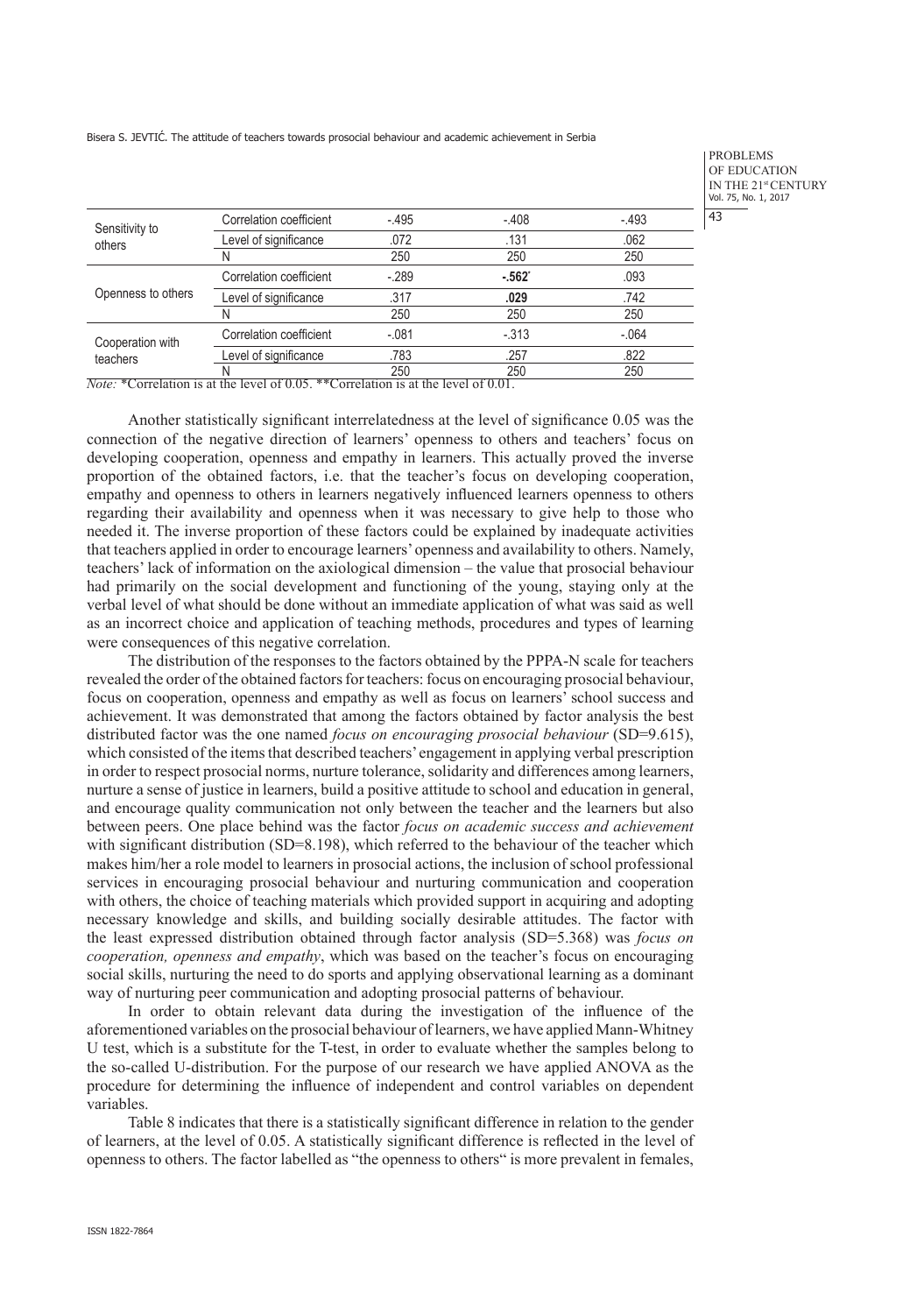PROBLEMS OF EDUCATION IN THE 21st CENTURY Vol. 75, No. 1, 2017 44

as expected, and it can be explained by educational patterns and stereotypes which are related to the gender roles in the given social context.

| <b>Factors</b>   | Gender | N   | <b>Mean Rank</b> | Sum of<br><b>Ranks</b> | <b>Mann-Whitney U</b> | p    |
|------------------|--------|-----|------------------|------------------------|-----------------------|------|
|                  | Male   | 104 | 119.06           | 12382.50               |                       |      |
| Empathy in       | Female | 146 | 130.09           | 18992.50               | 6922.500              | 232  |
| learners         | Total  | 250 |                  |                        |                       |      |
|                  | Male   | 104 | 130.58           | 13580.50               |                       |      |
| Social response  | Female | 146 | 121.88           | 17794.50               | 7063.500              | 348  |
|                  | Total  | 250 |                  |                        |                       |      |
| Active helping   | Male   | 104 | 123.46           | 12840.00               |                       |      |
|                  | Female | 146 | 126.95           | 18535.00               | 7380.000              | 706  |
|                  | Total  | 250 |                  |                        |                       |      |
|                  | Male   | 104 | 118.73           | 12348.00               | 6888.000              |      |
| Sensitivity to   | Female | 146 | 130.32           | 19027.00               |                       | 210  |
| others           | Total  | 250 |                  |                        |                       |      |
|                  | Male   | 104 | 110.38           | 11480.00               |                       |      |
| Openness to      | Female | 146 | 136.27           | 19895.00               | 6020,000              | 005  |
| others           | Total  | 250 |                  |                        |                       |      |
|                  | Male   | 104 | 121.53           | 12639.50               |                       |      |
| Cooperation with | Female | 146 | 128.33           | 18735.50               | 7179.5                | .462 |
| teachers         | Total  | 250 |                  |                        |                       |      |

**Table 8. Differences of prosocial behaviour of pupils in relation to the gender of learners.**

The obtained results have confirmed our expectations and they once again confirm the previous results of the research regarding the higher level of empathy in girls and the finding that caring for others, willingness to express solidarity, understanding, giving support and security are more expressed and more important in girls than in boys. There is no statistically significant difference between other variables, which means that adolescents of both female and male genders do not show differences in the manifestations of prosocial behaviour which are covered by other factors.

Table 9 shows that in relation to the factor labelled as active helping there is a statistically significant difference between learners of first, second, third and fourth grades, but that there is also a statistically important difference in relation to the factor labelled as sensitivity to others, at the level of 0.01. Within the factor of active helping at the significance level of 0.01, it can be noted that the learners from the second grade have the most expressed prosocial orientation, while the set of prosocial activities which are included in the factor of sensitivity to others is most expressed in pupils from the fourth grade, and least expressed in learners from the second grade. A statistically significant difference in the manifestations of prosocial behaviour through the factors of the empathy in learners, the openness to others and the cooperation with teachers in relation to the grade has not been found, which is also confirmed by the obtained results. The obtained data partially confirm our assumption that prosocial behaviour increases with age, because the obtained results show that prosocial behaviour increases with age in certain segments, and in other segments remains unchanged. On the basis of identified forms of prosocial orientation in our research, we reach the identical conclusions which were presented by Eisenberg through the pluralistic model of prosocial orientation (Eisenberg, et al., 2006).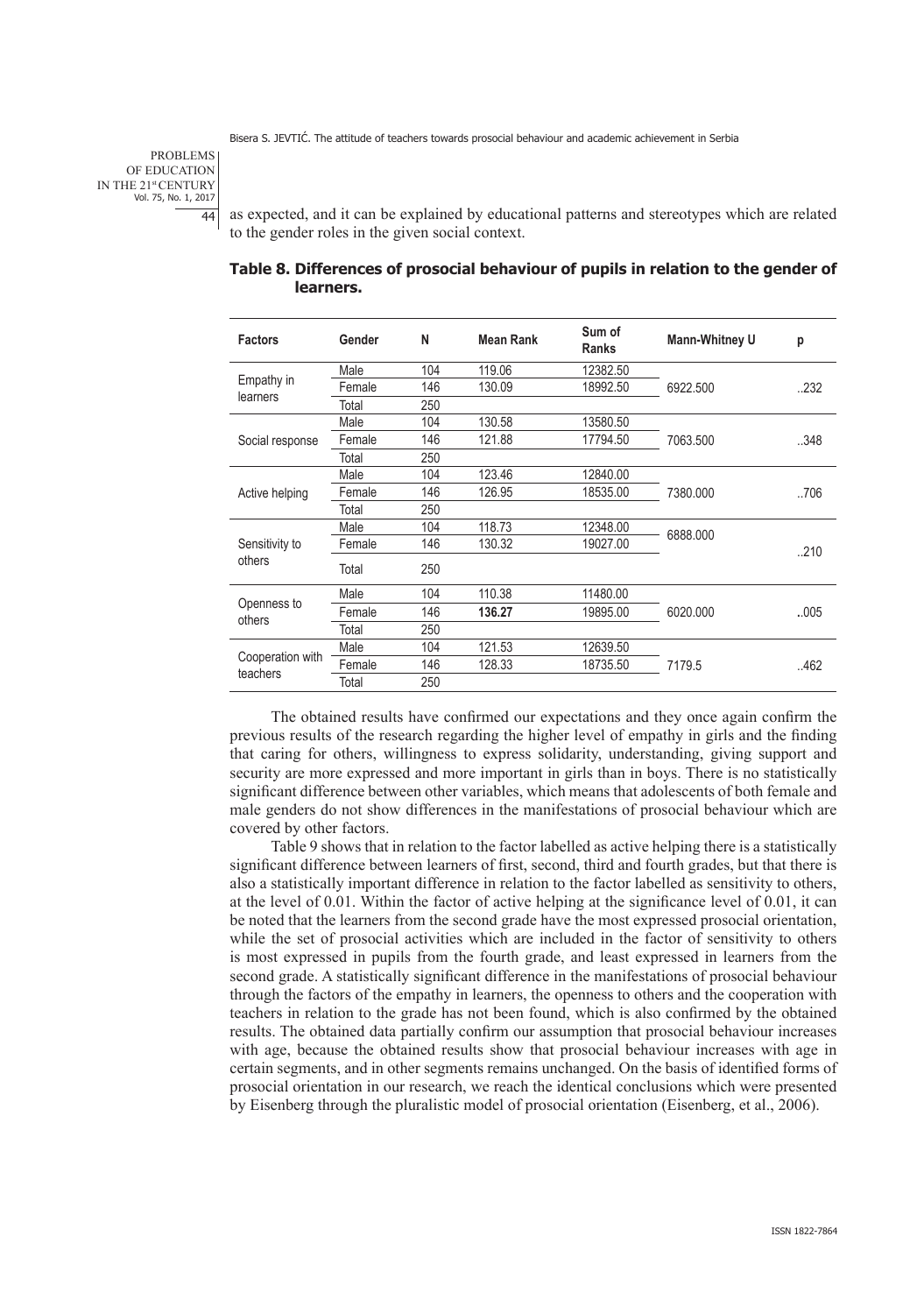PROBLEMS OF EDUCATION IN THE 21<sup>st</sup> CENTURY Vol. 75, No. 1, 2017 45

| <b>Factors</b>        | Grade        | N                | <b>Mean Rank</b> | Chi-Square | df         | p    |
|-----------------------|--------------|------------------|------------------|------------|------------|------|
| Empathy in            | First        | 60               | 105.95           |            |            |      |
|                       | Second       | 86               | 126.45           |            |            |      |
|                       | <b>Third</b> | $\overline{53}$  | 139.02           | 6.853      | 3          | .077 |
| learners              | Fourth       | 51               | 132.85           |            |            |      |
|                       | Total        | 250              |                  |            |            |      |
|                       | First        | 60               | 144.69           |            |            |      |
|                       | Second       | $\overline{86}$  | 119.21           |            |            |      |
| Social response       | Third        | $\overline{53}$  | 121.22           | 5.627      | 3          | .131 |
|                       | Fourth       | $\overline{51}$  | 117.98           |            |            |      |
|                       | Total        | 250              |                  |            |            |      |
|                       | First        | 60               | 121.38           |            |            |      |
|                       | Second       | 86               | 139.01           |            |            |      |
| Active helping        | <b>Third</b> | 53               | 99.65            | 10.786     | 3          | .013 |
|                       | Fourth       | $\overline{51}$  | 134.43           |            |            |      |
|                       | Total        | 250              |                  |            |            |      |
|                       | First        | 60               | 138.69           |            |            |      |
|                       | Second       | 86               | 104.52           |            | 3          |      |
| Sensitivity to        | Third        | 53               | 129.02           | 11.995     |            | .007 |
| others                | Fourth       | $\overline{51}$  | 141.70           |            |            |      |
|                       | Total        | $\overline{250}$ |                  |            |            |      |
|                       | First        | 60               | 128.90           |            |            |      |
|                       | Second       | $\overline{86}$  | 119.22           |            |            |      |
| Openness to<br>others | Third        | $\overline{53}$  | 134.25           | 1.625      | $\sqrt{3}$ | .654 |
|                       | Fourth       | $\overline{51}$  | 123.01           |            |            |      |
|                       | Total        | 250              |                  |            |            |      |
|                       | First        | 60               | 128.59           |            |            |      |
| Cooperation with      | Second       | 86               | 124.25           |            | 3          |      |
| teachers              | Third        | $\overline{53}$  | 131.44           | 1.084      |            | .781 |
|                       | Fourth       | 51               | 117.79           |            |            |      |
|                       | Total        | 250              |                  |            |            |      |

#### **Table 9. Differences in prosocial behaviour of learners in relation to age.**

Peer interaction creates circumstances for the development of social skills, social competencies, and emotional stability. One of our sub-hypothesis referred to teachers' perception of the connection between learners' prosocial behaviour and the influence of peer interaction in class, the influence of cooperation and commitment as well as the undesirable forms of behaviour (physical abuse, offences, humiliating others...). We expected that the results would confirm the findings that supported the view about the connection between peer interaction and learners prosocial behaviour. Our study gave the following results: teachers showed agreement with the items which referred to cooperation, cooperative and helping behaviour, but, on the other hand, they mostly disagreed with the items that referred to the undesirable forms of behaviour (physical abuse, offenses, humiliating others...).

The research (Table 10) showed that teachers highly valued cooperative, helping behaviour, cooperation and nurturing care and understanding for others. They believed that learners had to be accepted by their peers and that it was the only way in which they would manage to exhibit prosocial forms of behaviour at school. Learners who were accepted by their peers and who exhibited prosocial, cooperative and responsible forms of behaviour at school most frequently had great success at school, while socially rejected and aggressive learners often had low achievements at school.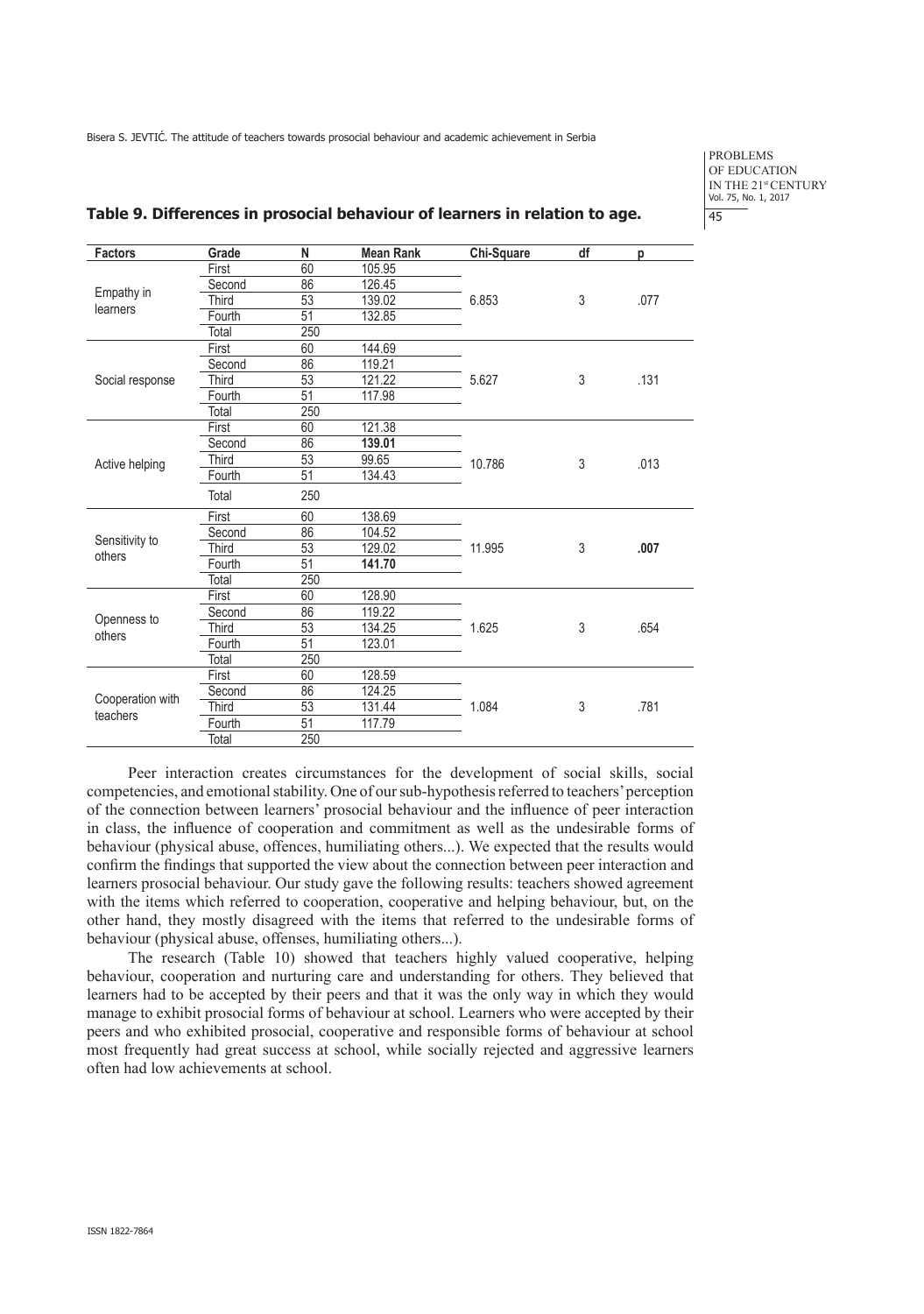PROBLEMS OF EDUCATION IN THE 21st CENTURY Vol. 75, No. 1, 2017 46

# **Table 10. Prosocial behaviour of learners and the influence of peer interaction in class.**

| <b>Tests of normality</b>                                                                                                               |                                 |    |      |              |    |       |  |  |
|-----------------------------------------------------------------------------------------------------------------------------------------|---------------------------------|----|------|--------------|----|-------|--|--|
| Prosocial behaviour of learners and the influence                                                                                       | Kolmogorov-Smirnov <sup>a</sup> |    |      | Shapiro-Wilk |    |       |  |  |
| of peer interaction in class                                                                                                            | <b>Statistic</b>                | df | р    | Statistic    | df | р     |  |  |
| Pupils perform together certain school activities or<br>solve learning tasks.                                                           | 0.324                           | 60 | 0.00 | 0.633        | 60 | 0.001 |  |  |
| Through cooperation and by helping each other learn-<br>ers tend to achieve a mutual aim.                                               | 0.425                           | 60 | 0.00 | 0.595        | 60 | 0.001 |  |  |
| Cooperative and helping behaviours contribute to<br>the establishment of positive, academically relevant<br>interaction with a teacher. | 0.450                           | 60 | 0.00 | 0.564        | 60 | 0.001 |  |  |
| Learners help each other and support one another.                                                                                       | 0.467                           | 60 | 0.00 | 0.539        | 60 | 0.001 |  |  |
| Learners have a positive influence on each other.                                                                                       | 0.357                           | 60 | 0.00 | 0.635        | 60 | 0.001 |  |  |
| Learners show commitment to other pupils.                                                                                               | 0.434                           | 60 | 0.00 | 0.586        | 60 | 0.001 |  |  |
| Learners express friendly feelings and feelings of con-<br>nection with others.                                                         | 0.325                           | 60 | 0.00 | 0.630        | 60 | 0.001 |  |  |
| Learners express concern and understanding for<br>others.                                                                               | 0.323                           | 60 | 0.00 | 0.626        | 60 | 0.001 |  |  |
| Learners protect each other.                                                                                                            | 0.325                           | 60 | 0.00 | 0.630        | 60 | 0.001 |  |  |
| Learners are violent towards each other and they<br>physically threaten each other.                                                     | 0.434                           | 60 | 0.00 | 0.586        | 60 | 0.001 |  |  |
| Insult and humiliate each other.                                                                                                        | 0.323                           | 60 | 0.00 | 0.626        | 60 | 0.001 |  |  |
| Have sensitivity to other people's needs.                                                                                               | 0.327                           | 60 | 0.00 | 0.626        | 60 | 0.001 |  |  |

Examining teachers' attitudes to whether they themselves affected building learners' social competences by applying various methods, we wanted teachers to evaluate their own social behaviour and their relationship with learners in class but also express their own opinion and evaluation of their own knowledge, skills and competences to participate in building socially competent learners and encourage the development of prosocial behaviour by using various methods of teaching and work in class, interacting with learners and giving a personal example. It turned out that the function of evaluating the state of interpersonal relationships in the collective of learners/ children the teacher worked with, on one hand, and of using the results of that evaluation to develop or apply corresponding educational strategies in order to support learners, on the other, were seen as significant functions of teachers in this area.

It can be concluded that among teachers of different age there were certain differences regarding the question of perceiving prosocial behaviour and school achievement and their interrelatedness. Namely, it was noticed that older teachers expressed a higher degree of agreement with some items than their younger fellow workers. Older teachers showed a higher degree of agreement with the statements that boys were less emphatic than girls and that girls had greater academic success than boys. The results of examining the differences at the level of the perception of the interrelatedness of prosocial behaviour and school achievement among teachers of different age showed that younger teachers valued this form of behaviour and school achievement differently, even more positively, which is also emphasised by the following authors (Lungulov, 2010). Slightly lower values were recorded in older teachers. However,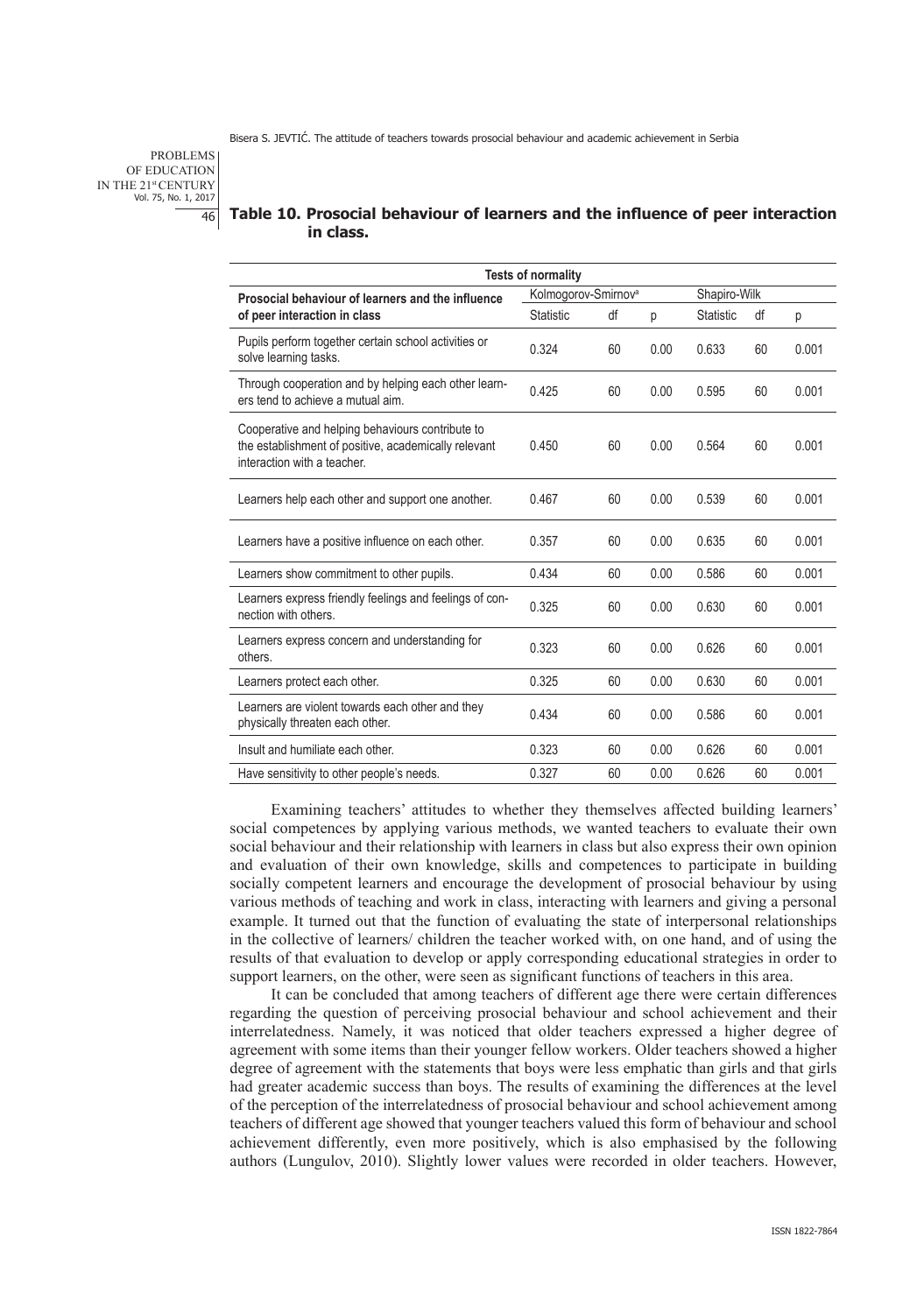PROBLEMS OF EDUCATION IN THE 21st CENTURY Vol. 75, No. 1, 2017 47

the results showed that there was no statistically significant difference in the attitudes about prosocial behaviour between older and younger teachers. On the other hand, attitudes about school achievement were statistically significant at the level of 0.01.

Statistical cross-referencing of dependent variables and the independent variable *years of service* showed that there was no difference in distribution among teachers having different working experience within these dependent variables. Teachers of different working experience equally agreed with the statements that prosocial behaviour was exhibited by secondary school learners and that such a behaviour considerably contributed to their school achievement. Also, teachers were almost unanimous regarding the relationship among learners and interaction in class, but, ours as well as the results from 1994, also pointed out that it was necessary to respect one's own emotions and needs when working with learners (Hubbard, Coie, 1994). Clearly, a number of teachers who worked at school longer believed that some measures which gave the learner greater freedom were inappropriate and that learners had to be controlled without necessarily giving them too much freedom (Oelsner, Lippold, Greenberg, 2011). On the other hand, there were some teachers of shorter work experience who also approved of applying harsher measures aiming at encouraging learners to behave adequately. Most teachers achieved a high degree of agreement not only on the topic of prosocial behaviour but also on their expectation of the school achievement of secondary school learners.

An important motive for prosocial behaviour was social responsibility, which included a feeling of personal responsibility for one's own acts and their impact on others. Induction, as a form of reasoning, is particularly important for the development of prosocial behaviour. Induction means that children are given an explanation of the consequences of their behaviour on other people. The analysis of the obtained results showed that a statistically significant number of teachers were focused on the verbal way of encouraging prosocial behaviour (through conversation on values, tolerance, verbal prescription, etc.).

Finally, judging from the obtained results we can assume that the general hypothesis which assumed the connection of procedures which teachers used to encourage prosocial behaviour in adolescents and the efficacy of their application in the teaching process was partly confirmed.

## **Discussion**

The positive, cordial and safe relations between teachers and learners are connected with the prosocial behaviour of learners and affect the expression of prosocial behaviour (Howes, 2000; Kienbaum, 2001; Eisenberg, Fabes & Spinrad, 2006). The items included in first factor showed that praise was the dominant educational measure that teachers applied in the area of encouraging prosocial behaviour in adolescents in secondary schools.

Empathy has been defined both as laying the foundations for prosocial development and as a mechanism of social influence on social behaviour. Quite a few theoretical frameworks, including psychoanalytic theory, social learning theory and social cognition theory, emphasize the role of parents in the understanding of the ontogenesis, socialisation, and the development of empathy and prosocial behaviour (Eisenberg & Valiente, 2002; Grusec, Davidov & Lundell, 2002). Alternative ways of control through emotional manipulation (such as disapproval or withholding love) are not believed to be tightly linked with the internalisation of prosocial values, although others do suggest that these can promote reparatory prosocial acts after a transgression by making the person feel guilty (Zahn-Waxler & Kochanska, 1990). Prosocial behaviour had to be promoted by the dominant ways of encouragement, such as observational learning and verbal prescription, which is in accordance with the models of providing service, which include consultations and team approach, and which are designed for solving individual problems of learners with the aim of facilitating academic achievement, as presented by the referenced authors (Elliott & Gresham, 1991; Skinner, Cashwell & Skinner, 2000).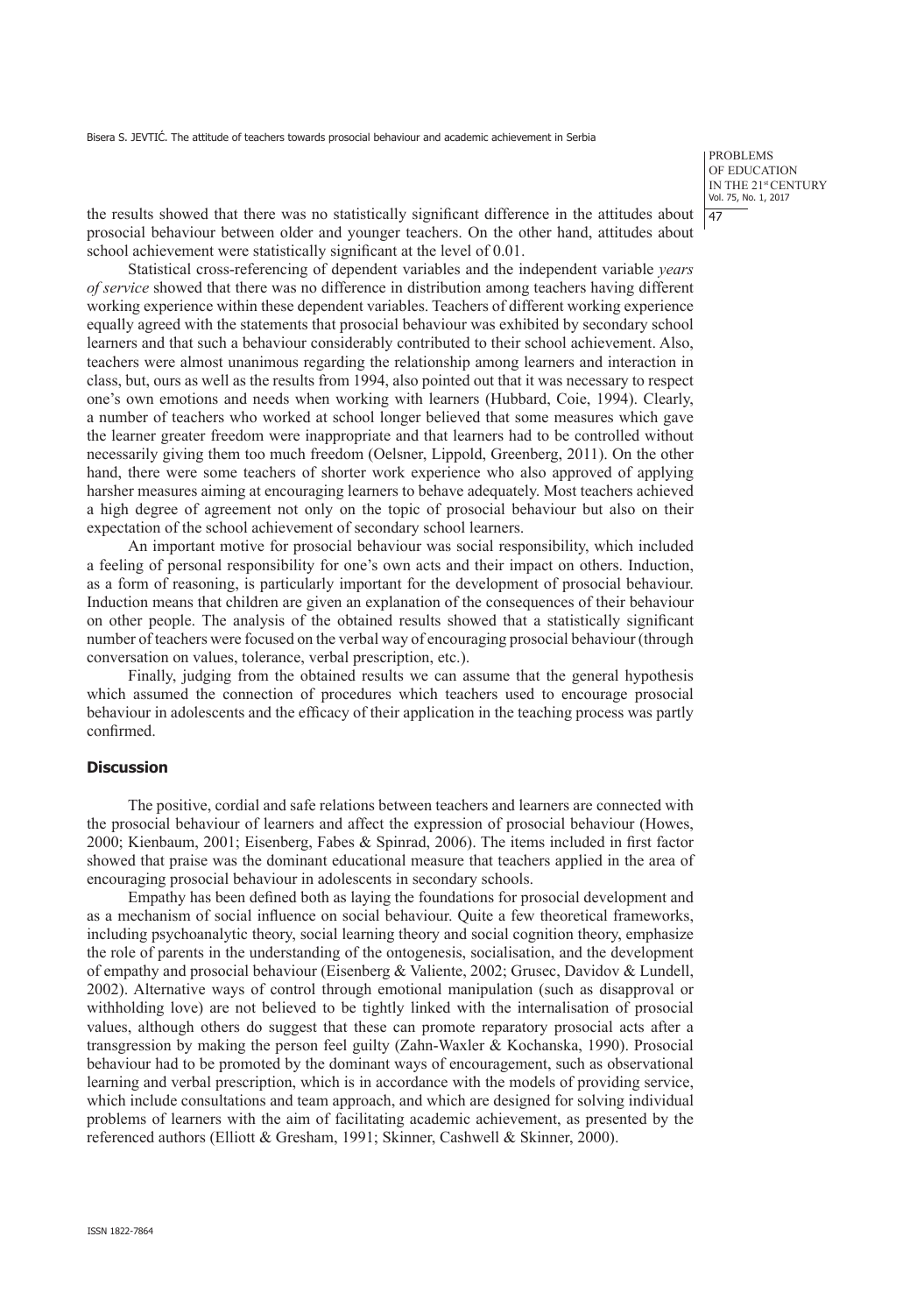PROBLEMS OF EDUCATION IN THE 21st CENTURY Vol. 75, No. 1, 2017 48

The interrelatedness of learners empathic sensitivity and teachers' focus on the application of the procedures which would build the empathic relationship and cooperation between learners could be a consequence of identifying the prosocial procedures and activities of teachers in similar situations, which were connected with verbal prescription regarding the respect of prosocial norms, which teachers insisted on in their work. The conception of a curriculum which emphasises prosocial values and norms is most certainly a humanistic curriculum. Švec (1997) presented a conception of a humanistically oriented curriculum which positively influences the prosocial development of learners, which is also confirmed by our results which are in accordance with the humanistic conception.

The results of our and other researches (Greener 2000; Jackson & Tisak, 2001; Pakaslahti, Karjalainen & Keltkangas-Järvinen, 2002) mostly confirm the widely accepted stereotype that female learners express more concern for the emotional states of others, that they are more emotionally sensitive and more caring than male learners, thus they are generally more oriented towards interpersonal relations. Females achieve higher measurement results of empathy (McDonald & Messinger, 2010) at least in the cases of self-evaluation and evaluation of others.

Socially responsible learners, who trust their classmates and who resolve interpersonal problems in a socially acceptable way, achieve better academic success (Wentzel, 1991; Crick, 1996; Terwel, 2001). Our investigation of relations among peers, as well as the aforementioned researches, shows that learners and the young who are more prosocial are indeed more popular and more favoured, and they are more likely to have close friends (Clark & Ladd, 2000; Gest, Graham-Bermann & Hartup, 2001). Causal modelling analyses indicate that being more prosocial facilitates learners' greater popularity (Dekovic & Gerris, 1994). However, do more prosocial learners evoke positive and acceptable reactions in their peers, or do the facts that someone is loved by peers or has a good friend facilitate prosocial development?

The similarity between our finding and the finding of similar research (Brilhart, Galanes & Adams, 2001; Batson, 2008) is that the teacher's role in creating a good atmosphere in the classroom could be fulfilled through encouraging friendship among learners, which strengthens collectivism. This was supported by the finding about a considerable connection between the classroom atmosphere and learners' evaluation of the teacher's contribution to developing friendship  $(C=0.45)$ , which means that the class atmosphere was more pleasant if the teacher considerably contributed to the development of friendship among learners. Developing friendship, and thus creating a pleasant classroom atmosphere, was observable in teachers who expressed tolerance and understanding for learners and encouraged them to mutual cooperation and solidarity, unlike teachers who encouraged competition and the pursuit of prestige in learners. The presence of social competencies in teachers primarily implies the presence of social and emotional awareness, which represents the similarity between the results of our research and other researches (Hastings, Utendal & Sullivan, 2007; Jenings & Greenberg, 2009). They are capable of forming strong connections and support through mutual understanding and cooperation, while, at the same time, they accept and respect cultural differences in their relations with parents and learners.

The researched aspects of prosocial behaviour in learners, such as empathy in learners, social response, active helping, sensitivity to others, openness to others and cooperation with teachers are aspects of prosocial behaviour whose formation involves family, a peer group, immediate wider and narrower social environment. The results of our research and the research by the following authors (Howes, 2000; Kienbaum, 2001; Flannery, et al., 2003) have reached the conclusion that teachers are the key predictors of positive social behaviour of learners and academic achievement. If we observe the results we have obtained in our research, within which different forms of prosocial behaviour have been included, such as empathy in learners, social response, active helping, sensitivity to others, openness to others and cooperation with teachers, it can be concluded that the data regarding the empathic relation towards others belong to two domains: the first, which states that empathy (prosocial behaviour) is a part of the socialisation process, and the second, which states that empathy is a part of the personality, which is also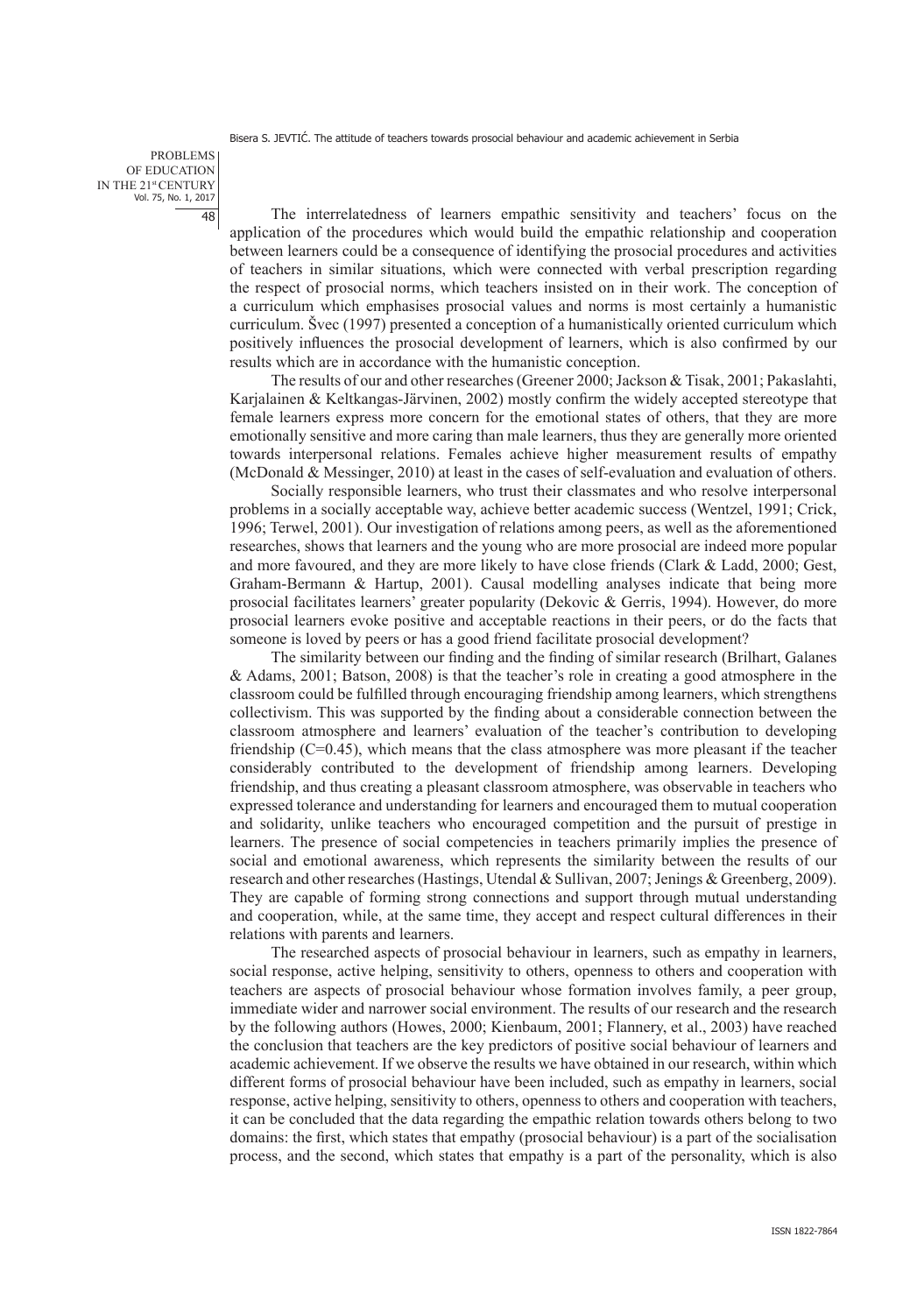PROBLEMS OF EDUCATION IN THE 21st CENTURY Vol. 75, No. 1, 2017 49

in accordance with the results of our research and the previous research (Eisenberg, Fabes  $\&$ Spinrad, 2006; Hastings, Utendale & Sullivan, 2007), because, there is no dominant connection between the measured subscales of prosocial behaviour in learners and the subscales which determine the devoted effort of teachers for the encouragement of prosocial behaviour and academic achievement.

In the investigation of the auxiliary hypothesis whose function was to test the overall trends which could not be used to determine a direct connection between teachers and learners, the results have shown an overall trend on a larger sample, as well as the covariations in teachers' activities for the encouragement of prosocial behaviour and prosocial behaviour of learners measured through six aspects. This speaks in favour of the quite individual, sporadic attempts of teachers and specific methods to encourage prosocial behaviour in learners, in the sense that teachers do not apply similar criteria but that they are different from teacher to teacher. We assumed that the professional competence of teachers in their work with learners in the area of the encouragement of prosocial behaviour is conceived in a similar way by didactic-methodical procedures such as cooperative learning, observational learning, verbal prescription, giving positive examples of prosocial activities, and the like; however, it has been shown that this trend is not based in practice but that it comes down to the individual efforts of teachers to develop and encourage prosocial behaviour in their learners.

Regarding the reciprocity within the relationship of prosocial behaviour and academic success, it turned out that learners with higher academic achievement were prone to exhibiting prosocial behaviour, which can be explained by the fact that learners of higher academic achievement were more focused on studying and acquiring formal knowledge, and therefore they showed a higher sensibility to helping those who were in need.

Judging from the results of the study it can be assumed that teachers believed that there were two groups of learners which exhibited statistically significantly difference at the level of prosocial behaviour and school achievement. The first group was made up of learners who did not exhibit prosocial behaviour and did not have significant success at school, while the other group was made up of learners who behaved prosocially towards others. In addition, if we bear in mind the results of the opinions and attitudes of teachers on the distribution of learners of different genders within the isolated categories of roles, i.e. the significance of gender differences in different roles for prosocial behaviour, it is possible to complete the description of these two groups of learners with the following statement: learners who were prosocial were considerably connected with the school and achieved higher academic success, while learners who did not behave prosocially to others were mostly recruited from the category of learners of male gender, which is a similar result to the one from the research done by Zahn-Waxl er and Knafo-Plomin(Zahn-Waxler, 2000; Knafo & Plomin, 2006).

Thus, a high level of school achievement could be related to the exhibition of prosocial behaviour by girls, while close connection with the school could be not only a protective factor of exhibiting prosocial behaviour but also a factor related to the risk of victimisation through peer violence in boys (Greener & Crick, 1999).

The obtained research findings confirm that the academic achievement of learners is connected with prosocial behaviour. Thereby, a high level of academic achievement can be related to better prosocial behaviour and can be observed as the factor which contributes to the improvement of prosocial behaviour. In other words, a high level of prosocial behaviour can be an indicator of good academic achievement, but primarily within the domain of expressing positive emotions towards others. When it comes to the experience with prosocial learners, the obtained results suggest that most teachers can observe differences in the levels of their relation to academic achievement. This opens up the question of the influence of other agents of socialisation. In order to understand more thoroughly the problem of expressing prosocial behaviour and determine the nature of correlation between prosocial behaviour and academic achievement, it would be significant to differentiate and examine separately the attitudes of teachers about the components of commitment and dedication of pupils to academic activities,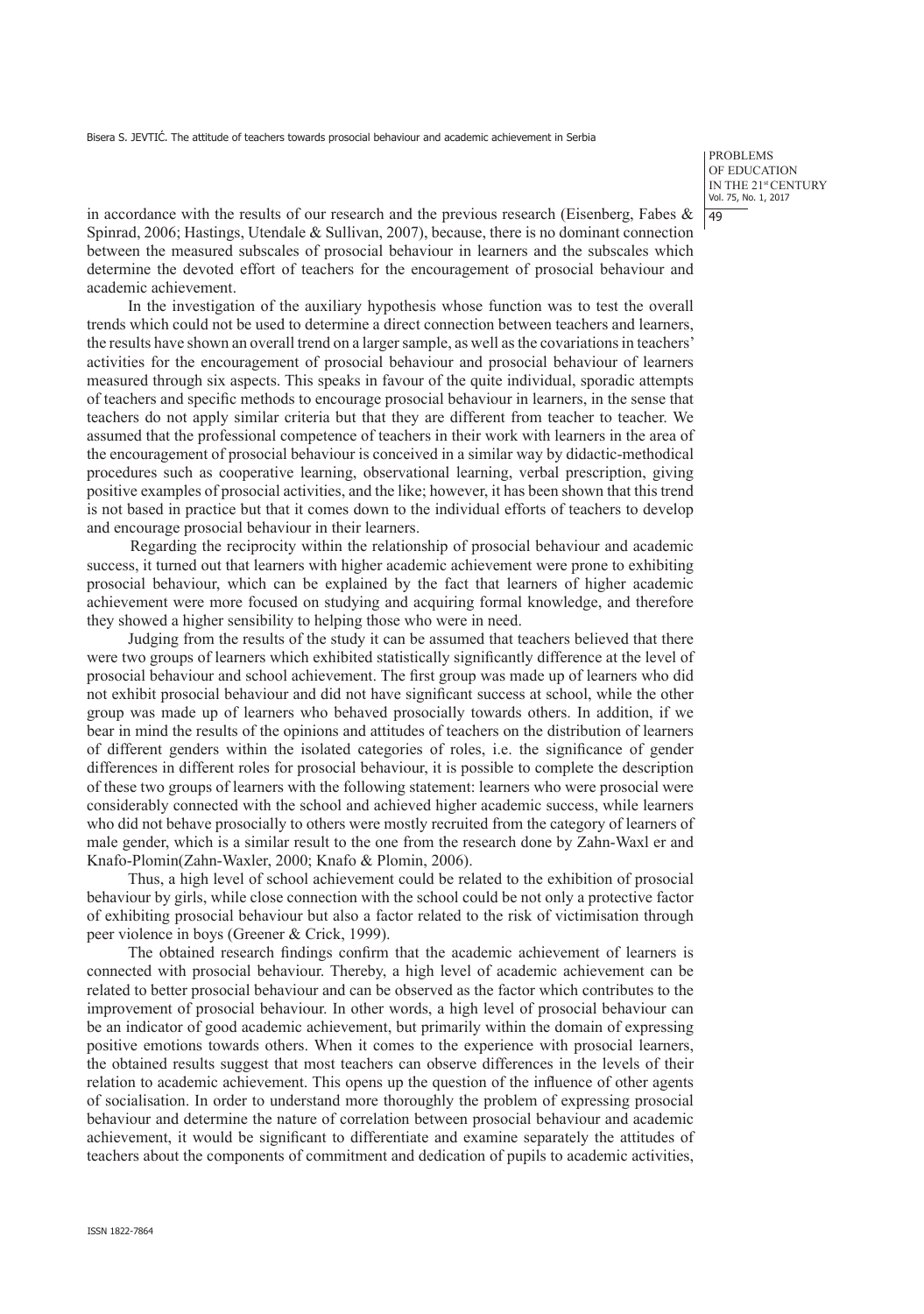PROBLEMS OF EDUCATION IN THE 21st CENTURY Vol. 75, No. 1, 2017  $50$ 

because our results and certain results of other researches (Cunningham, 2007; Urbanski, 2007) suggest that learners who do not express explicit prosocial behaviour can also be dedicated to academic learning, achievement and obligations, but that they are not committed to academic life.

# **Conclusions**

The segment of the prosocial behaviour of the young is a phenomenon to which we need to pay due attention and show how significant it is considering the role it has in the process of the personality formation of the young. This paper made a step forward towards determining the role of teachers in the encouragement of prosocial orientation in adolescents. To give an adequate answer to the problem mentioned above, first we gave an extensive review of theoretical findings of domestic and world researchers and then we presented a study conducted on the total sample of 695 respondents in secondary schools in Serbia.

After examining the behaviour and attitudes of teachers and learners, the obtained results showed that teachers' activities directed at encouraging prosocial behaviour in secondary school learners only partly promoted prosocial behaviour, which can be explained by teachers' insufficient efficiency in work, insufficient expertise but also by inertia towards modern methods and forms of work which could adequately answer to the needs and interests of learners. Besides, the inefficiency in encouraging prosocial behaviour in learners was influenced by teachers' not paying attention or time to prosocial behaviour due to their being burdened by the curriculum and solving acute disruptive behaviour at school. A somewhat bad efficiency in encouraging prosocial behaviour in learners was also affected by the very complexity of the problem since the obtained results showed that the prosocial behaviour of adolescents depended on many factors, not just on the agents of socialisation, such as the school, which was also confirmed by the theoretical implications presented in the paper.

Fair teachers who adopted altruistic values and teachers who showed understanding for learners and who encouraged them to mutual cooperation, solidarity and tolerance contributed to the prosocial development of the young.

The activities which teachers used to encourage prosocial behaviour in learners referred to strengthening intergroup relationships and solving conflicts among learners since it is well known that harmonious peer relations are the basis for the development of prosocial behaviour. However, our results showed that teachers did not deal with solving peer conflicts and problems. These data do not support the finding that teachers could affect prosocial behaviour through the influence on peer relationships.

Studying this problem, some dilemmas which can be the starting point of future studies can be identified: 1. Is high academic success at the end of the first term and at the end of the school year respectively really a predictor of the prosocial behaviour of the young or are such learners egotistically oriented and focused on personal success, i.e. could it be that learner of lower academic achievements are more open to providing help to others, cooperation and solidarity; 2. Do the work experience and educational profile of the teacher determine the procedures and activities by which he/she is guided in encouraging prosocial behaviour in learners; 3. Are the procedures and activities which guide teachers in their encouraging prosocial behaviour in learners different among teachers who have different degrees in education.

Finally, we see that the results of our study pointed to some pedagogical implications: the reform of the educational system in Serbia, especially of secondary school education, which has been in a pressing need of changes directed at answering to the needs and interests of learners; a change of educational objectives and tasks in the sense that we should take greater care of individual learners and the development of those values which contribute to improving personal relationships and quality of learners life; establishing a continuity between all levels of the educational system and raising cooperation with parents to a higher level; continuous support of educational professional services to teachers in the area of raising their interest in acquiring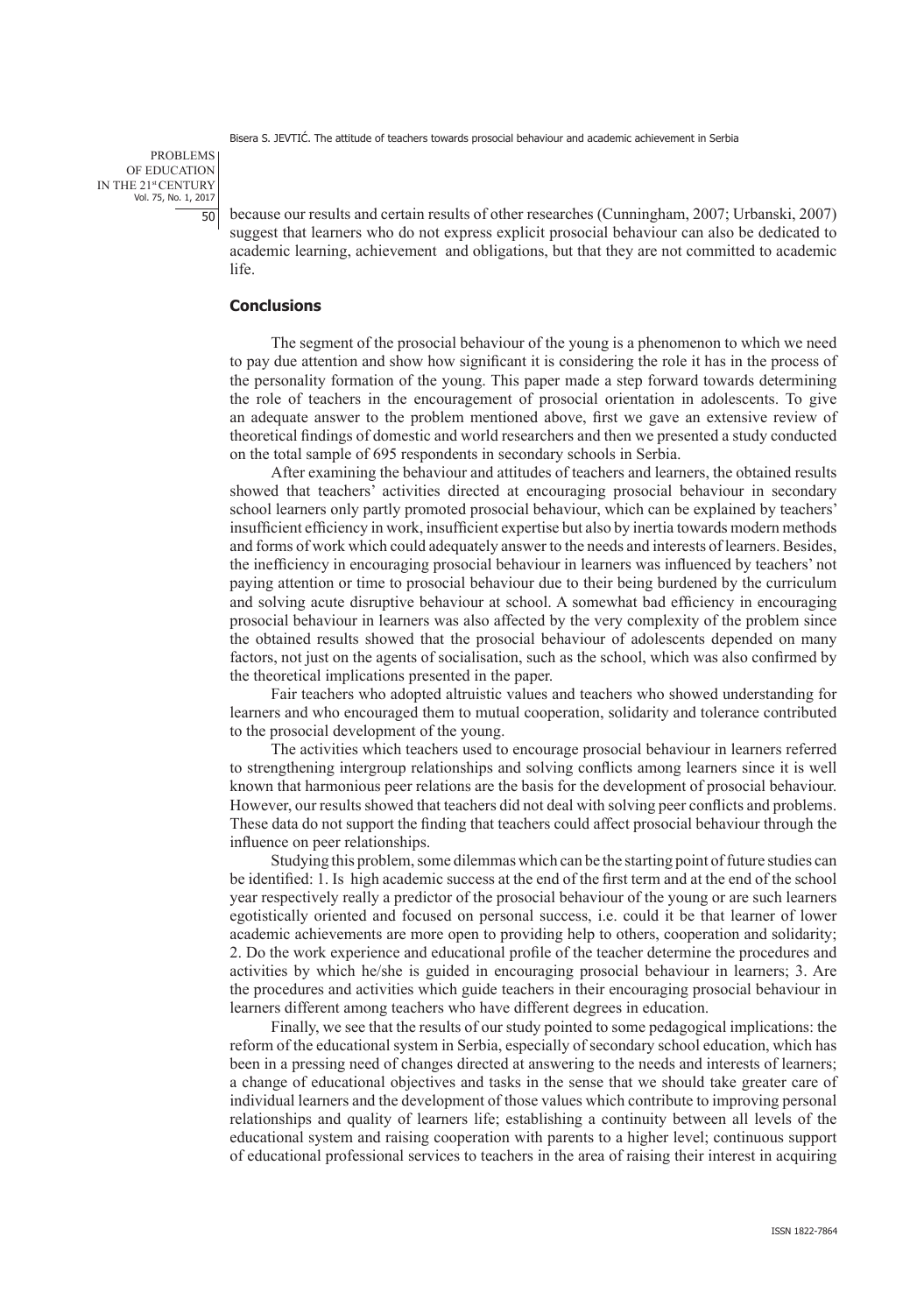PROBLEMS OF EDUCATION IN THE 21st CENTURY Vol. 75, No. 1, 2017 51

and applying strategies and skills directed at educating prosocially oriented personalities and improving the quality of their work by implementing the programs which have proved extremely successful in the field of encouraging the prosocial behaviour of adolescents in secondary schools of other countries.

## **References**

- Bandura, A., Barbaranelli, C., Caprara, G. V., & Pastorelli, C. (1996). Multifaced impact of self-efficacy beliefs on academic functioning. *Child Development*, *67*, 1206–1222.
- Batson, D. (2008). *Empathy-induced altruistic motivation.* Department of Psychology: University of Kansas.
- Brilhart, J. K., Galanes, G. J., & Adams, K. (2001). *Effective group discussion: Theory and practice.* New York: McGraw – Hill.
- Bursuck, W. D., & Asher, S. R. (1986). The relationship between social competence and achievement in elementary school children. *Journal of Clinical Psychology*, *15*, 41–49.
- Caprara, G. V., Barbaranelli, C., Pastorelli, C., Bandura, A. & Zimbardo, P. G. (2000). Prosocial foundations of children's academic achievement. *Psychological Science*, *11* (4), 302–306.
- Clark, K. E., & Ladd, G. W. (2000). Connectedness and autonomy support in parent-child relationships: Links to children's socioemotional orientation and peer relationships. *Developmental Psychology, 36*, 485–498.
- Crick, N. R. (1996). The role of overt aggression, relational aggression and prosocial behavior in the prediction of children's future social adjustment. *Child Development*, 67, 2317–2327.
- Cunningham, N. J. (2007). Level of bonding to school and perception of the school environment by bullies, victims, and bully-victims. *The Journal of Early Adolescence*, *27* (4), 457-478.
- Chen, X., Rubin, K. H., & Li, D. (1997). Relations between academic achievement and social adjustment: Evidence from Chinese children. *Developmental Psychology*, *33* (3), 518–525.
- Dekovic, M., & Gerris, J. R. M. (1994). Developmental analyses of social cognitive and behavioral differences between popular and rejected children. *Journal of Applied Developmental Psychology*, *15*, 367–386.
- Eisenberg, N., & Valiente, C. (2002). Parenting and children's prosocial and moral development. In M. H. Bornstein (Ed.), *Handbook of parenting:* 5. *Practical issues in parenting* (2nd ed., 111–142).
- Eisenberg, N., Fabes, R. A., & Spinrad, T. L. (2006). Prosocial development. In N. Eisenberg, W. Damon & R. M. Lerner (Series Eds.): *Handbook of child psychology: Social, emotional, and personality development*, 646–718.
- Elliott, S. N., & Gresham, F. M. (1991). *Social skills intervention guide: Practical strategies for social skills training*. Circle Pines, MN: AGS.
- Estell, D. B., Farmer, T. W., Cairns, R. B., & Cairns, B. D. (2002). Social relations and academic achievement in inner-city earl elementary classrooms. *International Journal of Behavioral Development*, *26* (6), 518–528.
- Feshbach, N. D., & Feshbach, S. (1987). Affective processes and academic achievement. *Child Development*, *58* (3), 1335–1347.
- Flannery, D. J., Vazsonyi, A. T., Liau, A. K., Guo, S., Powell, K. E., Atha, H., Vesterdal, W., & Embry, D. (2003). Initial behavior outcomes for the Peace Builders universal school-based violence prevention program. *Developmental Psychology, 39*, 292–308.
- Gest, S. D., Graham-Bermann, S. A., & Hartup, W. W. (2001). Peer experience: Common and unique features of number of friendships, social network centrality, and sociometric status. *Social Development, 10,* 23–40.
- Green, K. D., Forehand, R., Beck, S. J., & Vosk, B. (1980). An assessment of the relationship among measures of children's social competence and children's academic achievement. *Child Development*, *51* (4), 1149–1156.
- Greener, S., & Crick, N. R. (1999). Normative beliefs about prosocial behavior in middle childhood: What does it mean to be nice? .*Social Development, 8*, 349–363.
- Greener, S. H. (2000). Peer assessment of children's prosocial behavior. *Journal of Moral Education*, *29*  $(1), 47–60.$
- Grusec, J. E., Davidov, M., & Lundell, L. (2002). Prosocial and helping behavior: Blackwell handbooks of developmental psychology. In Hart& Smith (Eds.), *Blackwell handbook of childhood social development,* 457–474.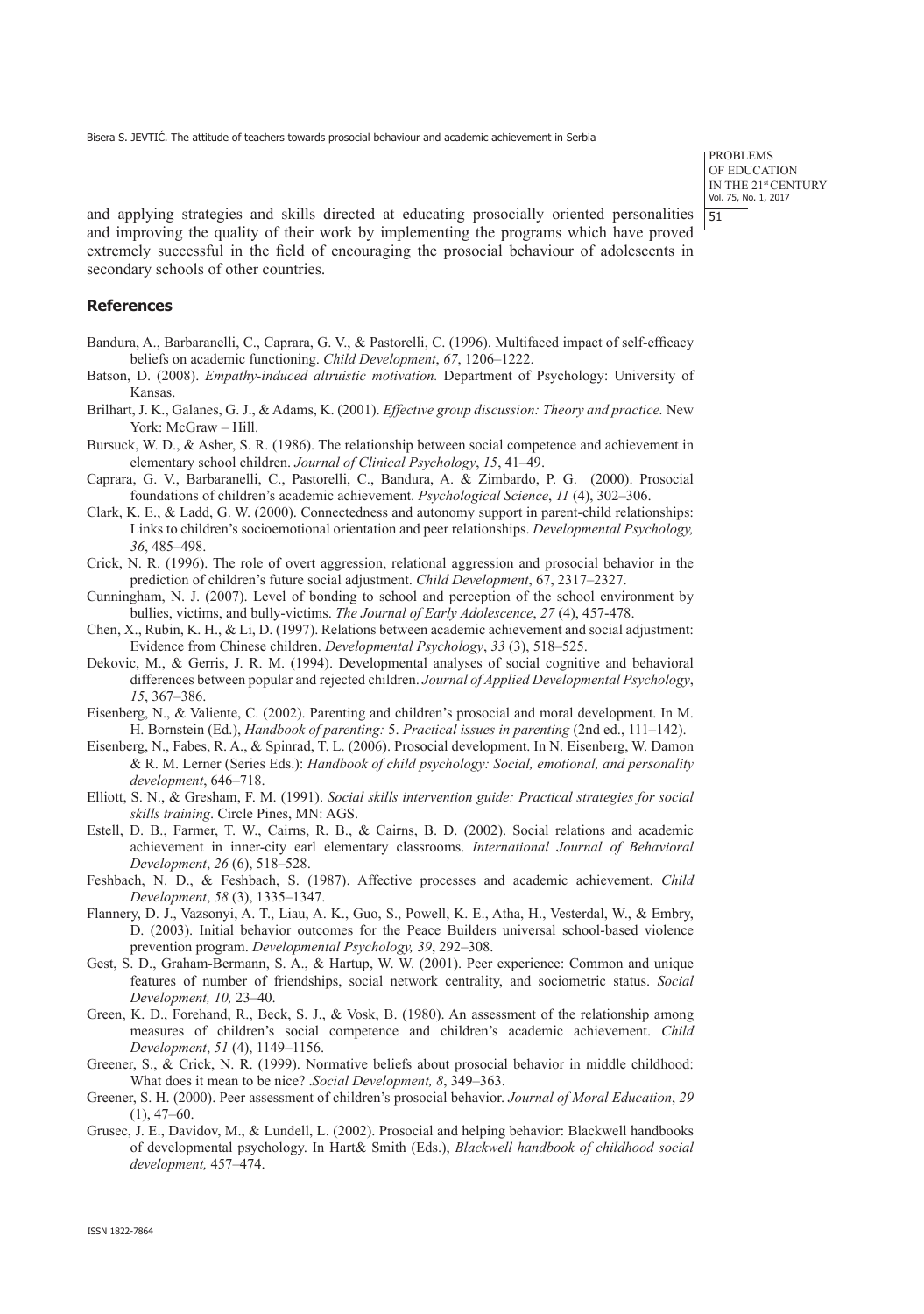PROBLEMS OF EDUCATION IN THE 21st CENTURY Vol. 75, No. 1, 2017 52

- Hastings, P. D., Rubin, K. H., & DeRose, L. (2005). Links among gender, inhibition, and parental socialization in the development of prosocial behavior. *Merrill-Palmer Quarterly, 51*, 501–527.
- Hastings, P. D., Utendale, W., & Sullivan, C. (2007). The socialization of prosocial development. In Grusec, & Hastings (Eds.), *Handbook of Socialization,* 638-664.
- Howes, C. (2000). Social-emotional classroom climate in child care, child-teacher relationships and children's second grade peer relations. *Social Development, 9*, 191–204.
- Hubbard, J. A., & Coie, J. D. (1994). Emotional correlates of social competence in childrens peer relationship. *Merrill-Palmer Quarterly, 40*, 1-20.
- Jackson, M., & Tisak, M. S. (2001). Is prosocial behavior a good thing? Developmental changes in children's evaluations of helping, sharing, cooperating and comforting. *British Journal of Developmental Psychology*, *19*, 349–367.
- Jennings, A. P., & Greenberg T. M. (2009). The prosocial classroom: Teacher social and emotional competence in relation to student and classroom outcomes. *ProQuest Education Journals, 1*, 491–525.
- Kienbaum, J. (2001). The socialization of compassionate behavior by child care teachers. *Early Education and Development, 12*, 139–153.
- Kidron, Y., & Fleischman, S. (2006). Promoting adolescents' prosocial behavior. *Educational Lidership*, *7*, 80–91.
- Knafo, A., & Plomin, R. (2006). Prosocial behavior from early to middle childhood: Genetic and environmental influences on stability and change. *Developmental Psychology, 42* (5), 771-786.
- Leaper, C. (2002). Parenting girls and boys. In M. H. Bornstein (Ed.), *Handbook of parenting:* Mahwah, NJ: Erlbaum. *Children and Parenting, 1* (2), 189–225.
- Lungulov, B. (2010). Motivacija učenika u nastavi pretpostavka uspeha u učenju [Motivation of learners - an assumption of success in learning]. *Pedagoška stvarnost*, *56* (3–4), 294–305.
- McDonald, N. M., & Messinger, D. S. (2010). *The development of empathy: How, when, and Why.* USA: Department of Psychology, University of Miami.
- Oelsner, J., Lippold, M. A., Greenberg, M. T. (2011). Factors influencing the development of school bonding among middle school students. *Journal of Early Adolescence*, *31* (3), 463-487.
- Pakaslahti, L., Karjalainen, A. & Keltkangas-Järvinen, L. (2002). Relationships between adolescent prosocial problem-solving strategies, prosocial behaviour and social acceptance. *International Journal of Behavioral Development*, *26* (2), 137–144.
- Rothbart, M. K., Derryberry, D. & Hershey, K. (2000). Stability of temperament in childhood: Laboratory infant assessment to parent report at seven years. In D. L. Molfese  $\& V.$  J. Molfese (Eds.), *Temperament and personality development across the life span*. Mahwah, NJ: Erlbaum, 85–119.
- Rotheram, M. J. (1987). Children's social and academic competence. *Journal of Educational Research*, *80* (4), 206–211.
- Skinner, C. H., Cashwell, T. H. & Skinner, A. L. (2000). Increasing tootling: The effects of a peer-monitored group contingency program on students' reports of peers' prosocial behaviors. *Psychology in the Schools*, *37* (3), 263–270.
- Spivak, A. L., Lipsey, M. W., Farran, D. C., & Polanin, J. R. (2014). *Title registration for a systematic review: Instructional strategies for enhancing prosocial behavior in children and youth: A systematic review and meta-analysis.* The Campbell Collaboration. www.campbellcollaboration. org(2014).
- Švec, Š. (1997). Humanistički orijentisano obrazovanje kao model za razvoj altruizma [The humanistic oriented education as a model for the development of altruism]. *Vaspitanje i altruizam*, 120–130.
- Terwel, J., Gillies, R. M., Eeden, P., & Hoek, D. (2001). Cooperative learning processes of students: a longitudinal multilevel perspective. *British Journal of Educational Psychology*, *71*, 619–645.
- Twenge, J., Ciarocco, N. J., Bartles, J. M., Baumeister, R. F., & Dewall, C. N. (2007). Social exclusion decreases prosocial behavior. *Journal of Personality and Social Psychology*, *92* (1), 56-66.
- Urbanski, J. (2007). The relationship between school connectedness and bullying victimization in secondary students. *Graduate School Theses and Dissertations*, 2390.
- Underwood, M. K. (2002). Sticks and stones and social exclusion: Aggression among girls and boys. Blackwell handbooks of developmental psychology. *Blackwell handbook of childhood social development*, 533–548.
- Zahn-Waxler, C., & Kochanska, G. (1990). The origins of guilt: Current theory and research in motivation. In R. A. Thompson (Ed.), *Nebraska symposium on motivation:* 36. *Socioemotional development*, 183–258.